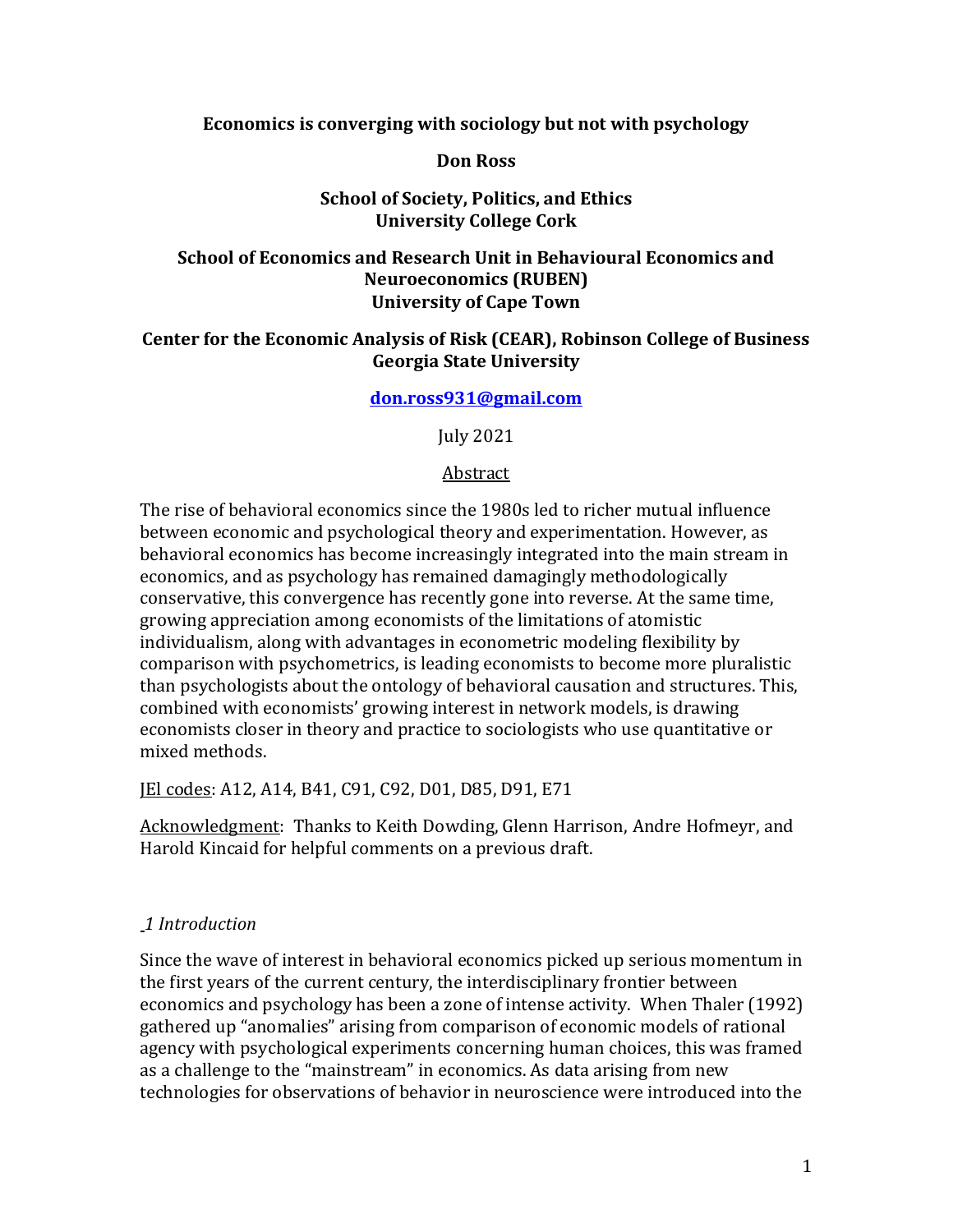picture, this rhetorical theme was pressed more strongly: Camerer et al (2005) argued that microeconomics should have neuropsychological foundations (though at least two of the three authors have hedged and qualified this view more recently). A strident and highly salient backlash, denying that economists should pay attention to psychology or neuroscience at all, was circulated for several years by Gul and Pesendorfer (GP) before being published in 2008. The debate triggered by GP's *dictat* served mainly to show how much the sand had shifted – I am not aware of a single prominent economic theorist who expressed full agreement with them in print. Within the next decade, Chetty (2015) arguably spoke for orthodox opinion when, in a plenary lecture at an American Economic Association meeting, he urged "pragmatic" blending of economic and psychological theory and method in efforts to inform economic policy. Bibliometric studies (Geiger 2017, Rawat 2019) offer support to Erik Angner's (2019) widely retailed announcement of the triumph of the revolution under the banner 'We're all behavioral economists now'.

If economists are now paying more attention to results from psychology than they generally did in the in the middle and late years of the previous century, this is surely a good thing. GP's isolationist bluster is just that, remarkably unsupported by argument, as opposed to mere assertion of what economics should be about. I will argue, however, that to infer from the obvious expansion of behavioral and experimental economics over the past few decades that economics is becoming more integrated with psychology would be rash. I will suggest that the influence of psychological research in economics is in fact currently *shrinking*, for identifiable reasons, except within a specific research program focused on so-called social preferences (and even within that interdisciplinary area, the influence of other social sciences on economists is rising faster). Then I will argue that what we are mainly learning from the progress of that program, and others, is that psychology is the wrong discipline to turn to for either theoretical or methodological support in investigating the phenomena that interest behavioral economists (or, to the extent that Angner's rhetoric reflects reality, microeconomists in general). The more promising zone of integration lies with sociology.

I have previously (Ross 2014) defended at book length the general view that economics and sociology are more natural partners than economics and psychology. Even in that expansive frame, the claim is developed only generically and abstractly. Integrating the full suite of motivation for the thesis relies on both historicized philosophy of social science, and two technical arguments comparing, respectively, psychological game theory (Coleman 2003; Battigalli and Dufwenberg 2007; Azar 2018) with game theory based on revealed preference (Binmore 2007a, 2009), and techniques of psychometric with econometric data model identification and estimation. This all calls for another book-length treatment. The present short paper can attempt no such grand project. Thus I do not aim here to convert the skeptical reader to my opinion. My much more modest ambition for the moment is simply to tell an alternative story to the standard one, in hopes of recruiting well-informed participants to at least join a debate.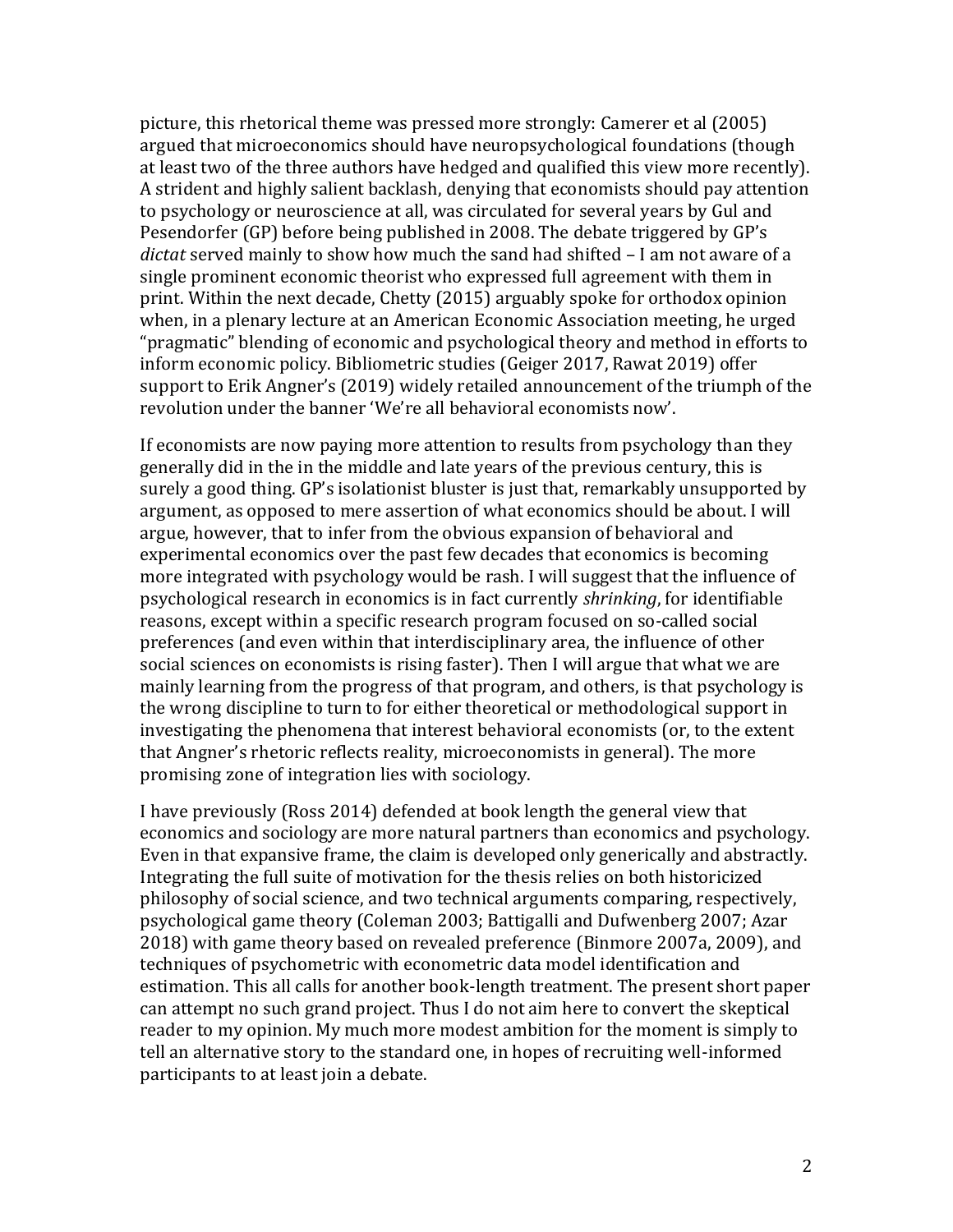In the spirit of Rubinstein (2012), I will proceed by narrating three fables: a fable of psychology, a fable of sociology, and a fable of economics. Calling them 'fables' signifies that they are fictions of a certain sort. Specifically, they are idealizations of the methodological norms and broad background assumptions of each discipline, since the roughly coincidental emergence of cognitive science and the takeover of microeconomics by game theory in the 1980s. These idealizations are constructed in terms of philosophy of science. Use of this perspective does not reflect any idea to the effect that philosophy does or should regulate science or set a priori standards for it. One of the purposes of philosophy of science is to provide a synthesizing framework from which different disciplines can be examined for shared or conflicting assumptions about more general features of the one objective world they all aim to model and explain.

The fables abstract away from nuance and from large tangles of underlying details and qualifications. Sensible scientists do not self-consciously try to embody idealized conceptions of their disciplines; they try to understand actual empirical phenomena, which are generally not orderly. But science is organized into disciplines for sound practical reasons, mainly to facilitate *accumulation* of knowledge of principles, as distinct from mere curation of observations, and to minimize wasteful reinventions of exploratory technologies. Idealized disciplinary ambitions exert influence through the priorities of journal editors, the design of graduate school curricula, and the decisions of selection and tenure committees. Fables disguise some tensions in research programs and highlight others, which then come to be treated as the major challenges where scientific reputations can be made.

Section 2 constructs a fable of recent and current psychology. Sections 3 and 4 repeat this exercise for sociology and economics, respectively. Section 5 provides reasons for thinking that the fables of sociology and economics are currently showing stronger convergence than the fables of psychology and economics. Section 6, a fable of the near future, concludes with bolder speculation about emerging pathways by which sociologists and economists might become true collaborators.

## *2. A Fable of Psychology*

Since psychology first emerged as a discipline distinct from philosophy, the representative psychologist has gyrated between emphasizing internal and external arenas of behavioral causation. Classical behaviorism, of the sober (Watson 1924) and grandiose (Skinner 1953) varieties, in promoting mechanistic accounts of brains as slaves of conditioning contingencies, pointed toward denial of the existence of mind. At its most abstract scale of description, what makes a psychological program behavioristic is attributing most *variation* in the causal nexus of behavior to an organism's environment, with the response principles engineered into nervous systems by natural selection providing constraints. The psychologist's most important mission is then to identify and generalize the constraints in question. Characterization of the social and functional objectives and targets of behavior is left to others – mainly anthropologists, sociologists, and philosophers.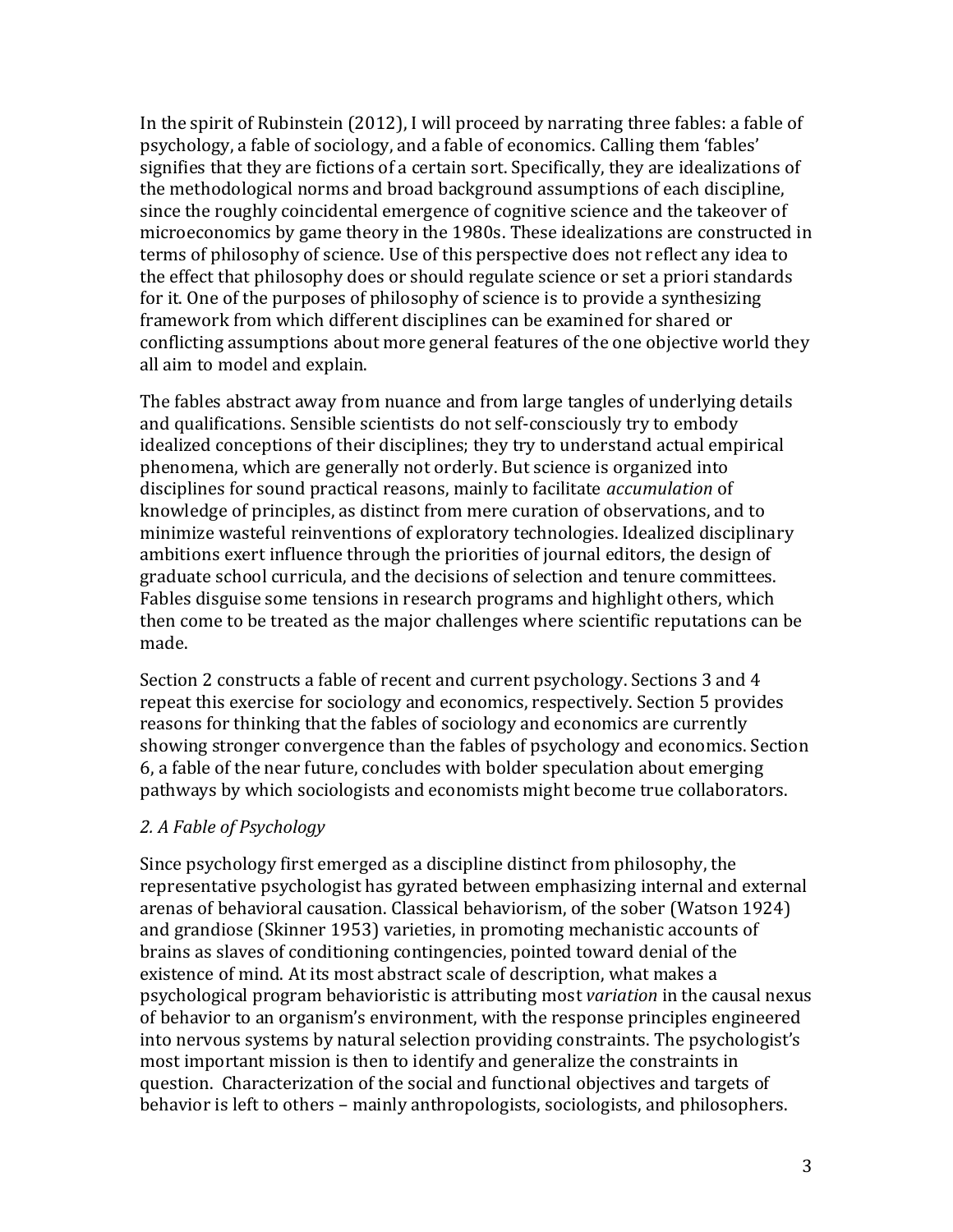Since, where humans are concerned, these goals apparently vary widely across cultures and circumstances, nervous-system mechanisms governing integrated actions tend to be characterized as highly functionally plastic in people, while the same mechanisms in non-humans are viewed as tropic (Hinde 1982).

My fable is spun against the foil of a widely told competing one, which has been especially dominant among philosophers of mind (e.g. Flanagan 1984, Haugeland 1985, Johnson-Laird 1988). According to this narrative foil, the 'cognitive revolution', set off by Chomsky (1959) and inspired by computational models of biological information processing, eclipsed behaviorism and restored the mind, not so different from the old conceptions of the philosophers, as a fit object for scientific study (Brook 1994, 2007). Notwithstanding an initial residue of over-emphasis on pure cognition, floodgates soon opened to the rehabilitation of topics shunned by behaviorists: emotions (Damasio 1994) and consciousness (Baars 1988; Marcel and Bisiach 1988). Minds were modeled as complex and *endogenously* adaptable, supervenient on, rather than reducible to, the brain, and only loosely constrained by its physical structures.

This philosophers' story would have achieved no traction if it had not consolidated real theoretical and empirical advances. At the conceptual level it promoted two important insights. First, it forced the sciences of the mental away from ambivalence between ontological reductionism and eliminativism. *If* there are true generalizations about minds then these are not about brains. Notwithstanding a few recalcitrant voices such as Bickle (1998), the rise of cognitive science put an end to mind-brain identity theory, of both type and token forms. The two-part ontological issue that matters to psychological methodology is whether minds supervene on brains in some relatively strict sense, and if they do not whether the concept of mind should or should not be abandoned as an inheritance from folk proto-science. Second, the core founding idea of cognitive science, that brains are informationprocessing systems, as are minds if they exist in any scientifically objective sense, has become a standing principle of behavioral modeling.

What is frequently obscured by the philosophers' fable is that neither of these conceptual consolidations threatens behaviorist methodology in psychology. Notwithstanding Skinner's grandiose philosophical agenda, behaviorism is not essentially an ontological idea. It is, rather, the methodological package implied by the hypothesis that the preponderance of the variation that drives both developmental and cross-sectional response plasticity arises in the external environment. If this hypothesis is false, because the lion's share of the causal action in the deep dynamics of intelligent behavior is endogenous to nervous systems, then psychologists' methods should be closely entangled with those of computer science and generative linguistics. If the hypothesis is true then the boundaries between psychology and other sciences that concentrate on features of organisms' environments are implicitly up for grabs.

Cognitive science of the past (roughly) 35 years has developed in directions that are highly favorable to behaviorism as understood above. The rise of connectionism in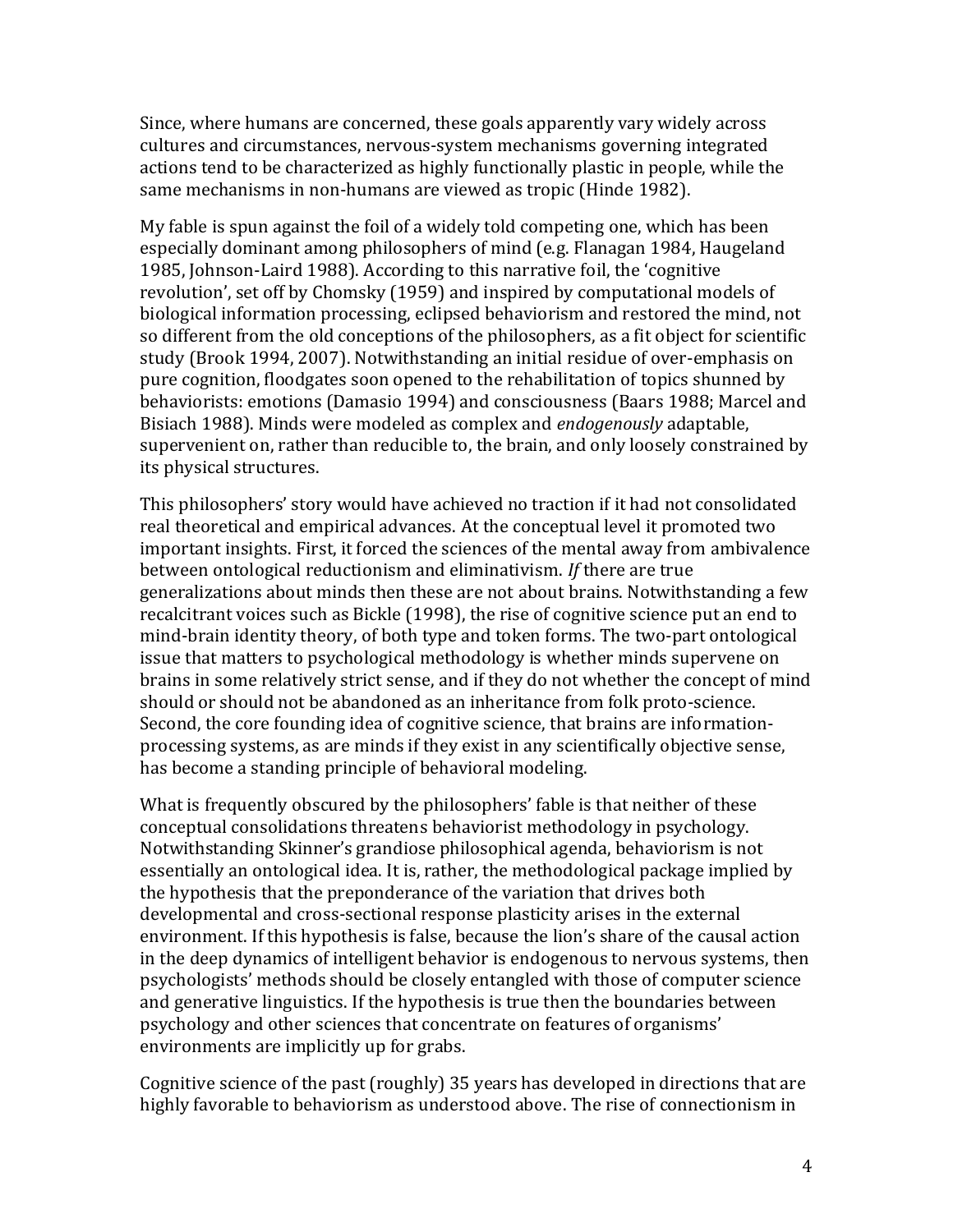AI, which idealizes neural organization as dynamic adaptation under pressure from perceived patterns (Clark 1989, Caudill and Butler 1990, Bechtel and Abrahamsen  $1991$ <sup>1</sup>; the steadily increasing emphasis, particularly in robotics and emotion research, on cognition as crucially *embodied* (Varela et al 1991, Steels and Brooks 1995, Gibbs 2005, Clark 2008); and increasing emphasis on continuities between human and non-human animal cognition as reactive to and supported by environmental contingencies (Caporael et al 2014), jointly motivate cognitive scientists to look for causal drivers of both cognitive structures and cognitive dynamics in external environments (including somatic structures outside nervous systems). At least as important as these grand shifts in theory, behaviorist methodology for the experimental lab, with its emphasis on relatively direct observability, never ceased to be taught to apprentice psychologists as fundamental. Certainly, since the rise of cognitivist models of perception, language, and attention, psychologists typically aim to use their traditional methods to test hypotheses about internal representational structures. But, as reflected in the absence of structural modeling in psychometrics, these hypotheses are typically qualitative interpretations (Oberauer and Lewandowsky 2019; Yarkoni 2020), while the literal (quantitative) elements of low-level data models remain continuous with their avowedly behaviorist histories. This is reflected in the retention of *t*-testing and *F*testing as the core approach to analysis of experimental results, notwithstanding Ward Edwards's (1961) unequivocal warning six decades ago that psychologists needed to move beyond reliance on such low-information inferences.<sup>2</sup> Throughout his career, Paul Meehl was another insufficiently heeded evangelist for reform of inferential methods (Meehl 2006).

In general, the dominant philosophy of mind of the late twentieth century, built around the core idea of the mind as a functionally interpreted description of computational process carried out by the brain (with Cummins [1984] and Pylyshyn [1985] as classic expositions of subtly different varieties] has largely collapsed. Increasingly there are two live options open to current practitioners of mainstream experimental psychology with respect to the philosophical question: "What is the mind?".<sup>3</sup>

<sup>1</sup> As an example of nuance here that fabulism suppresses, see Hinton (1991). On the other hand, the history of AI over the past three decades has substantiated the alarm expressed by Fodor and Pylyshyn (1988) that connectionism threatened the general paradigm in cognitive science that they championed.

<sup>2</sup> Edwards said "Unless someone … leads psychological statistics out of the wilderness of *t* and *F* tests, psychological experiments may find themselves still seeking the magic 0.05 level when to statisticians and other applied scientists the notion of significance level is only a historical curiosity" (1961, p. 474). <sup>3</sup> Many, perhaps most, psychologists see little practical advantage in taking *any*  philosophical stand here, just as many or most economists avoid having a clear opinion on the equally philosophical question "What is practical rationality?". Science sometimes solves philosophical questions by ignoring them until they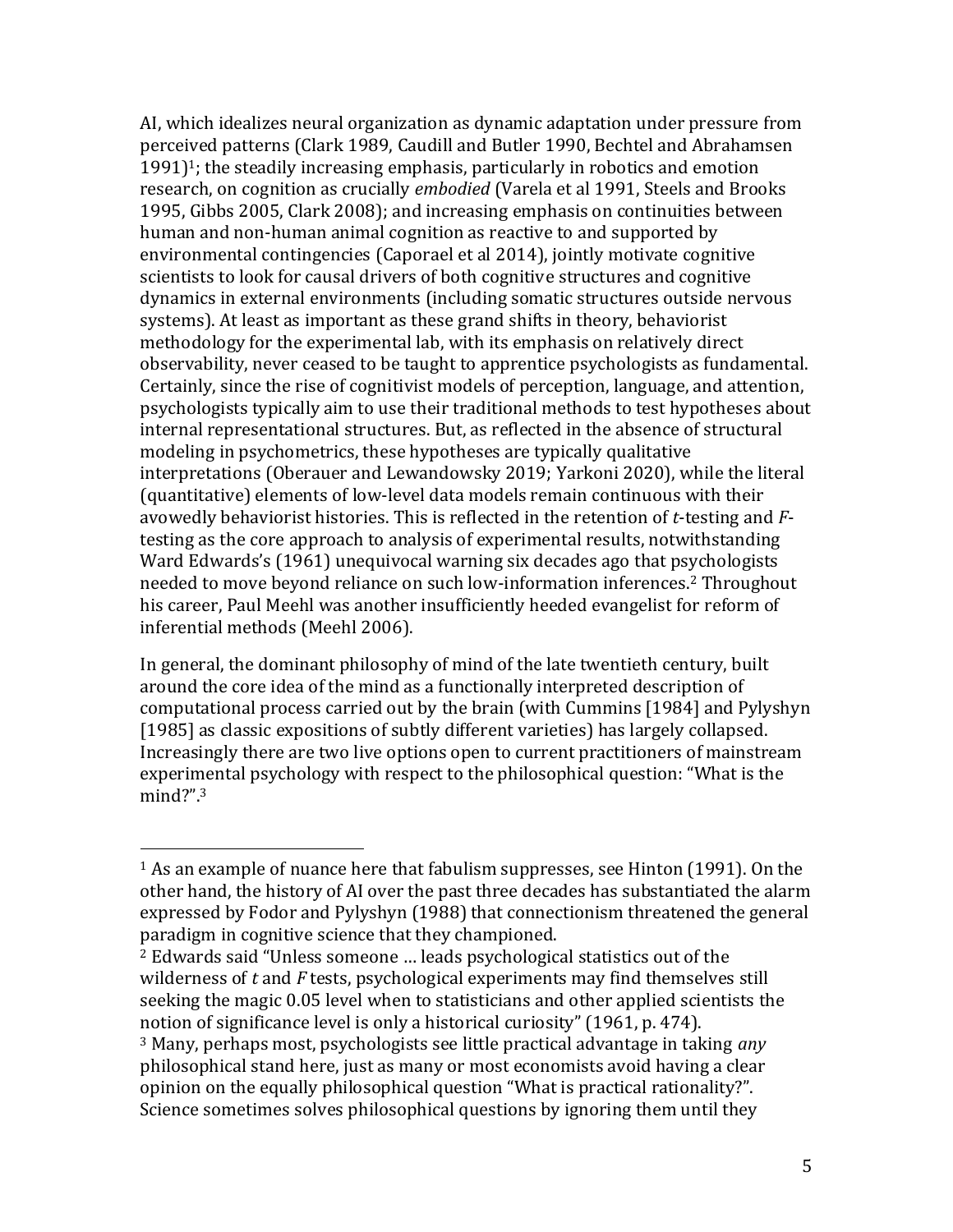One option is to follow Dennett (1978, 1987, 1996, 1998, 2017) and a growing flotilla of his direct and indirect followers (McClamrock 1995; Clark 1997; Bogdan 1997, 2000, 2009, 2010, 2013; Hutto 2008; Zawidzki 2013) in conceiving of minds as *socially* sculpted virtual structures that integrate observed behavioral patterns with normative expectations about relative dynamic stability and functional intelligibility. On this kind of account, minds are naturally arising social constructs<sup>4</sup> that coordinate social interaction, facilitate joint planning, support division of labor, and normatively regulate competition. Shared mental attributions allow agents to find strategic equilibria in situations modeled as games. In people, minds primarily take the form of personal narratives that individuals cultivate, display, and use to try to influence other minds. People do not so much *read* one another's minds – since they are not hidden internal causes of behavior – as mutually *shape* one another's minds through implicitly negotiated ascriptions of biographical details (Zawidzki 2013). The basis of personhood, on this account, is self-attribution of mind, which children learn under active parental reinforcement (McGeer 2001, 2009, 2020).

The other option is to deny that minds are ultimately sound scientific constructs, favoring research programs aimed at eliminating these constructs from psychology in favor of elements of an emerging behavioral neurobiology. This is seldom semantically understood, at least by psychologists, as *eliminativism* about the mental in the sense of Churchland (1981). It is, rather, interpreted as *reconstruction* of the idea of mental information processing without use of folk ideas such as beliefs and intentions.<sup>5</sup> This seems to be the view urged on experimental psychologists by Chater (2018).

I refer to these as 'options' not in the sense of philosophical doctrines between which psychologists explicitly choose (see note 3 above), but as interpretive tendencies reflected in the opening and closing sections of psychological research articles. Within cognitive science as a whole, both options are flourishing in the sense of driving active research programs. My sense is that the majority of philosophers of cognitive science have come to favor the first option, and they are joined in this by evolutionary theorists in various contributing disciplines, especially anthropology (Henrich 2016), but also evolutionary psychology (Heyes 2018). However, the second orientation is the more natural interpretation of most of the literature in experimental psychology proper. The reason is practical. If minds are elements of social contexts, then it is not clear that they can readily be studied by

become obsolete; sometimes it quarantines them by replacing thick concepts with thinner ones. Much activity in philosophy and history of science involves keeping track of these subtle and complicated dynamics.

<sup>4</sup> 'Naturally arising' merits emphasis. This signifies two aspects of this social construction: all normally functioning humans participate in it, and have done so for millions of years; and almost none have been aware of it *as* construction, partly because it is communal and partly because it is natural.

<sup>5</sup> I pass over the question of whether there is any disagreement between philosophers and psychologists here that is not *merely* semantic. I suspect not.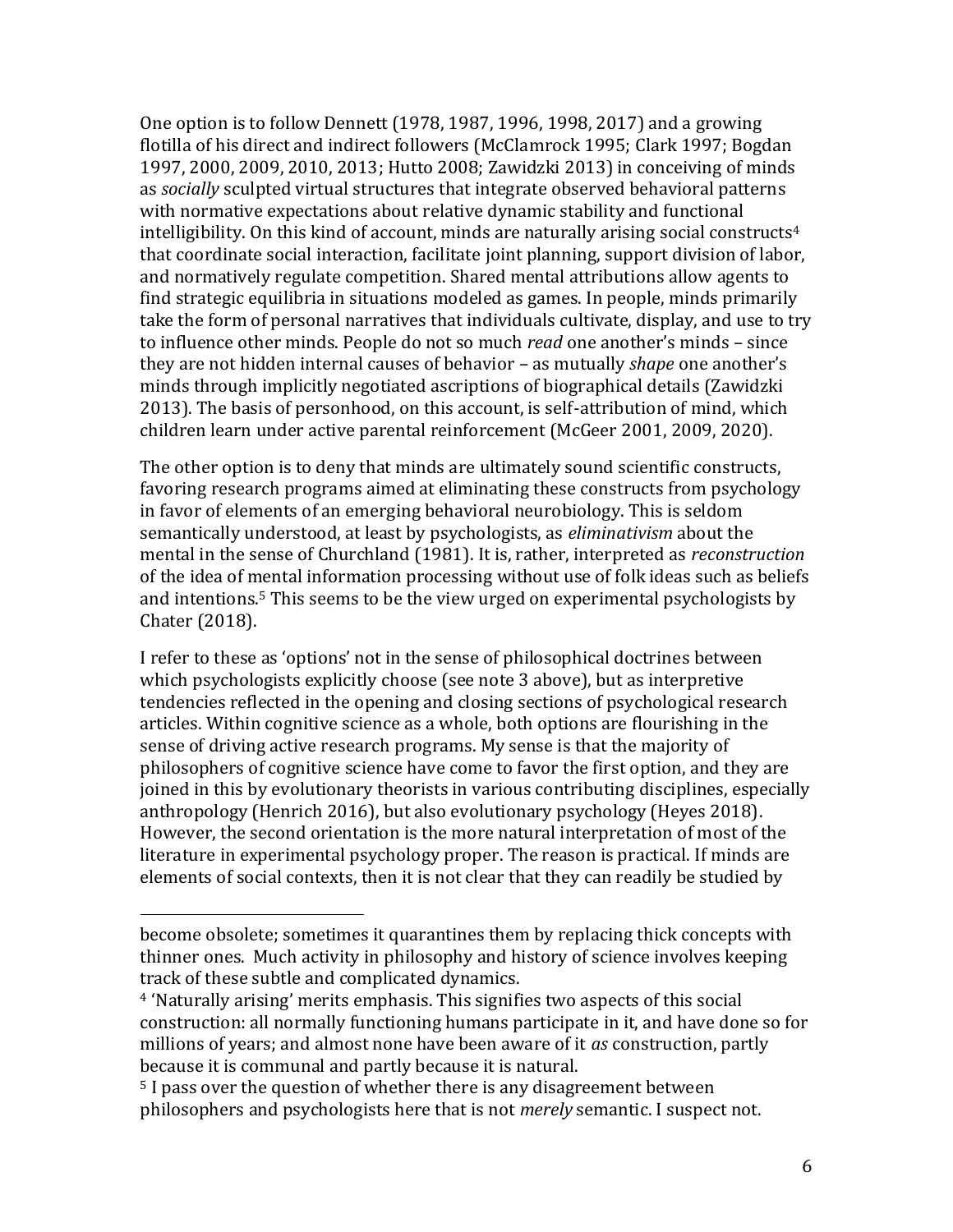presenting tasks to isolated subjects. The emphasis in standard psychometrics on trying to reject null hypotheses about effects of hypothesized internal mechanisms requires rigorous control of 'confounds', that is, environmental features that trigger activation of multiple such mechanisms. The point here is not the familiar (though fallacious) one that field experiments enjoy a standing general validity advantage over lab experiments.<sup>6</sup> The point is rather that if minds are devices for coordinating people with and in shared environments, then what is left to study after 'confounds' are excluded is generally an artifact that is literally constructed in the lab. Chater (2018) argues that this radical critique extends even to studies of perception.

Yarkoni (2020) argues that this isolating experimental methodology is a main source of the widely recognized 'replication crisis' in psychology (Oberauer and Lewandowsky 2019; Pashler and Wagenmakers 2012; Ortmann 2021), because there are simply too many potential confounds, interacting in too many situationspecific ways, to effectively control. In response he argues that either psychometrics should be abandoned in favor of a purely qualitative approach, or that standard experimental psychology should be given up.<sup>7</sup>

Both Yarkoni's diagnosis of the replication crisis and his drastic remedies for it reflect, I suggest, a general conception among psychologists that their disciplinary mission is to *isolate* the distinctive contribution of individual minds or functionally modeled nervous systems to behavior. Environmental, including social, factors are then implicitly or explicitly treated as exogenous triggers, just as in traditional behaviorism. The relevant internal mechanisms are now understood as complicated, rather than as conditioned reflexes or black-boxed 'drives'; indeed, generating inferences about these mechanisms is the primary objective. But the history of psychological research methodology displays general continuity from the days of James, Mach, Thorndike, and Watson to contemporary experimental researchers. This continuity is expressed in the fable.

Here, then, is a summary of the fable. The natural world includes systems with brains. These organs are control units for the bodies in which they are installed, operating under physical constraints. There are generalizations about the nature of this control that go beyond what can be deduced from the physical structures of brains, and also beyond what can be deduced from the basic challenges to survival

 $6$  For a critical discussion of the more familiar point, and the reasons why it is unsound, see Harrison and List (2004). Experimental economists have ways of working around the criticism based on over-isolation that almost no psychologists avail themselves of; and too many behavioral economists follow the psychologists' example. I will return to these distinctions at various later points.

<sup>7</sup> Yarkoni's radical diagnosis ignores the possibility that psychologists could borrow quantitative methods from econometricians and try to estimate structural models of data obtained by trying to reproduce social factors across varying experimental treatment groups (Andersen et al 2010; Ross 2021a). I will consider this contrast later.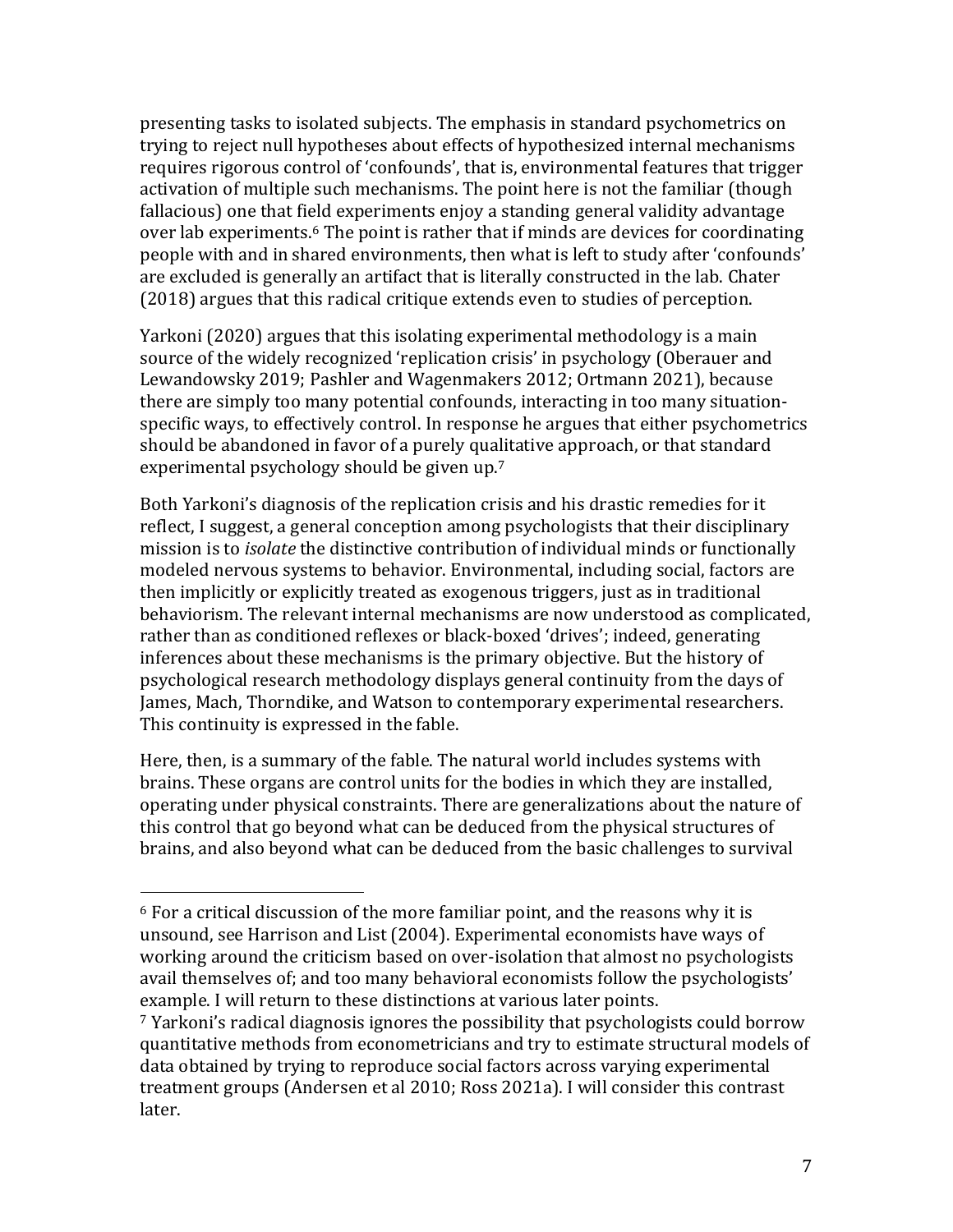and stability that arise in their external environments. The concept of mind abstracts away from *some* physical features of brains, though it is an open empirical question just which ones can be bracketed by the science, psychology, which studies minds. At one limit, if eternal environmental contingencies largely determine what brains do, psychologists might reduce away the scientific value of the concept of mind. At the other limit, if the mental products of brains can neutralize environmental threats and manage environmental resources with sufficient flexibility, minds can display levels of complexity that far exceed the physical complexity of the brains that produce them, and psychology can proceed autonomously from brain science. At the current moment, theory and method are trending toward the first one. To accumulate progress, psychologists must operate an empirically and theoretically motivated distinction between endogenous (= mental) and exogenous (= environmental, including extra-mental somatic) sources of behavioral causation. The general boundary between endogenous and exogenous causal factors will naturally shift over time with empirical discoveries and theoretical insights. But any given psychological research project will begin from a well-theorized set of priors about the boundary. "Well-theorized" need not imply that the boundary isn't fuzzy or porous, but merely that that theoretical concepts used for measurement are clearly anchored on one side of it or the other.

### *3. A Fable of Sociology*

If our fable of psychology finds continuity even through an alleged paradigm shift (from behaviorism to cognitive science), the best-known wide-angle views of sociology describe the opposite: failure to achieve a single paradigm due to competing visions among the recognized founders, which has led to ever-increasing fragmentation (Collins 1994; Horowitz 1994). Collins worries that the absence of unifying theory has led policy-makers to ignore sociologists, especially by contrast with an economics discipline that has been successful at maintaining a salient, even if dynamically labile, distinction between mainstream and heterodox theory.<sup>8</sup> Some survey authors, sharing the view that theoretical cacophony undermines sociologists' claims to be engaged in social science, respond by identifying traitors within their ranks: Bruce (1999, pp. 83-100) calls advocates of strong relativism and ideological advocacy-driven theory "imposters" of sociology.

The deep historical source of facture in sociology, between Durkheim's 'positivism' and Weber's 'anti-positivism', is sometimes said to find contemporary expression in competing valorizations of quantitative and qualitative research. These have rival geographical hubs, with quantitative work dominating the profession in the US and qualitative studies being symmetrically pre-eminent in Europe, particularly the UK. Such methodological variation, however, is sufficiently obviously (especially to sociologists!) a response to varying institutional settings that few contemporary

<sup>&</sup>lt;sup>8</sup> As many have pointed out, this is almost certainly a case of bidirectional causation: the direct and indirect rewards that economists earn from commissioned policy work incentivizes them to aggressively maintain clear borders.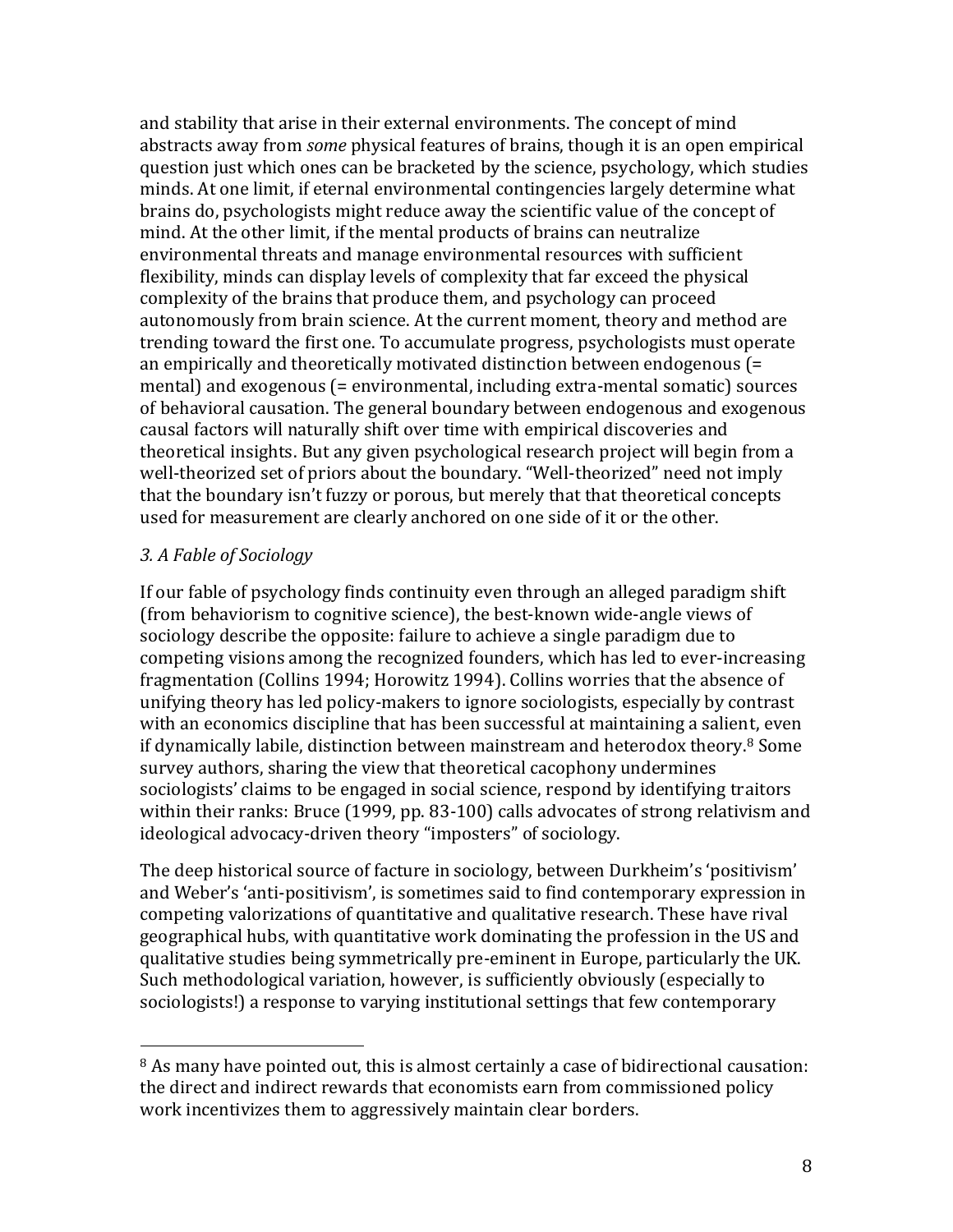sociologists seriously endorse the quantitative and qualitative traditions as normative rivals. In the current climate, almost all rhetoric supports 'mixed methods' (Pearce 2012).

The more intractable source of theoretical fracture in sociology arises from the fact that the discipline hosts *both* an ontological perspective in which individual agents are pushed into and out of social roles – these days, usually represented as nodes in network models – by social forces over which they exert little or no control, *and* an ontological perspective in which attention is paid to maximally thick descriptions of subjectivity, described by Cassell (1993) as "a baffling variety of competing perspectives: phenomenologically inspired approaches, critical theory, ethnomethodology, symbolic interactionism, structuralism, post-structuralism, and theories written in the tradition of hermeneutics and ordinary language philosophy". There isn't a direct contradiction between thinking that people are powerless as individuals despite being accurately characterisable only by accounts that are sensitive to all the nuances of their special experiences. That is, thick descriptions of subjectivity do not necessarily imply effective subjective *agency*. To take a simple example: a White American male who resentfully feels excluded from powerful institutions might express this by singing country-and-western songs about drinking on the job and seducing the boss's wife, and if this turns out to be relatively widespread a sociologist borrowing methods from anthropology might drill into the pattern. However, the goal of inquiry is the opposite of the economist's usual one, that is, trying to measure the marginal effects of choices on frequencies of equilibria. This is what agency amounts to in economics. Sociologists trying to explain structural patterns and changes have more in common with the economist here than with their hermeneutically focused disciplinary colleagues. The working ontologies are logically compatible, but that is merely the minimal requirement for integration. The ontologies resist useful interaction in general theory, because thick description by its nature is the enemy of seeking generalizations using sparse sets of theoretical elements.

The mid-1990's hand-wringing over this seems to have largely faded away. The pragmatism now dominant in sociological methodology emphasizes a relaxed attitude to theoretical unification. There is not much evident inter-penetration of the literatures of mainstream philosophy of science and sociological methodology. But if we pull them together, we can construct a plausible fable centered on a shared retreat from ontological parsimony.

Institutionally, sociology is a microcosm of the whole set of social sciences, because any topic that interests any social scientist potentially interests sociologists. In this respect, sociological theorists who try to operate at grand scales resemble philosophers of science who aim to say things that are enlightening about science in general (e.g. Miller 1987, Kitcher 1993, Hoyningen-Huene 2013). Both literatures have converged on extremely tolerant methodological and – my particular point of emphasis – ontological pluralism. The logical positivists and logical empiricists had some good reasons for believing that all of science might find unifying foundations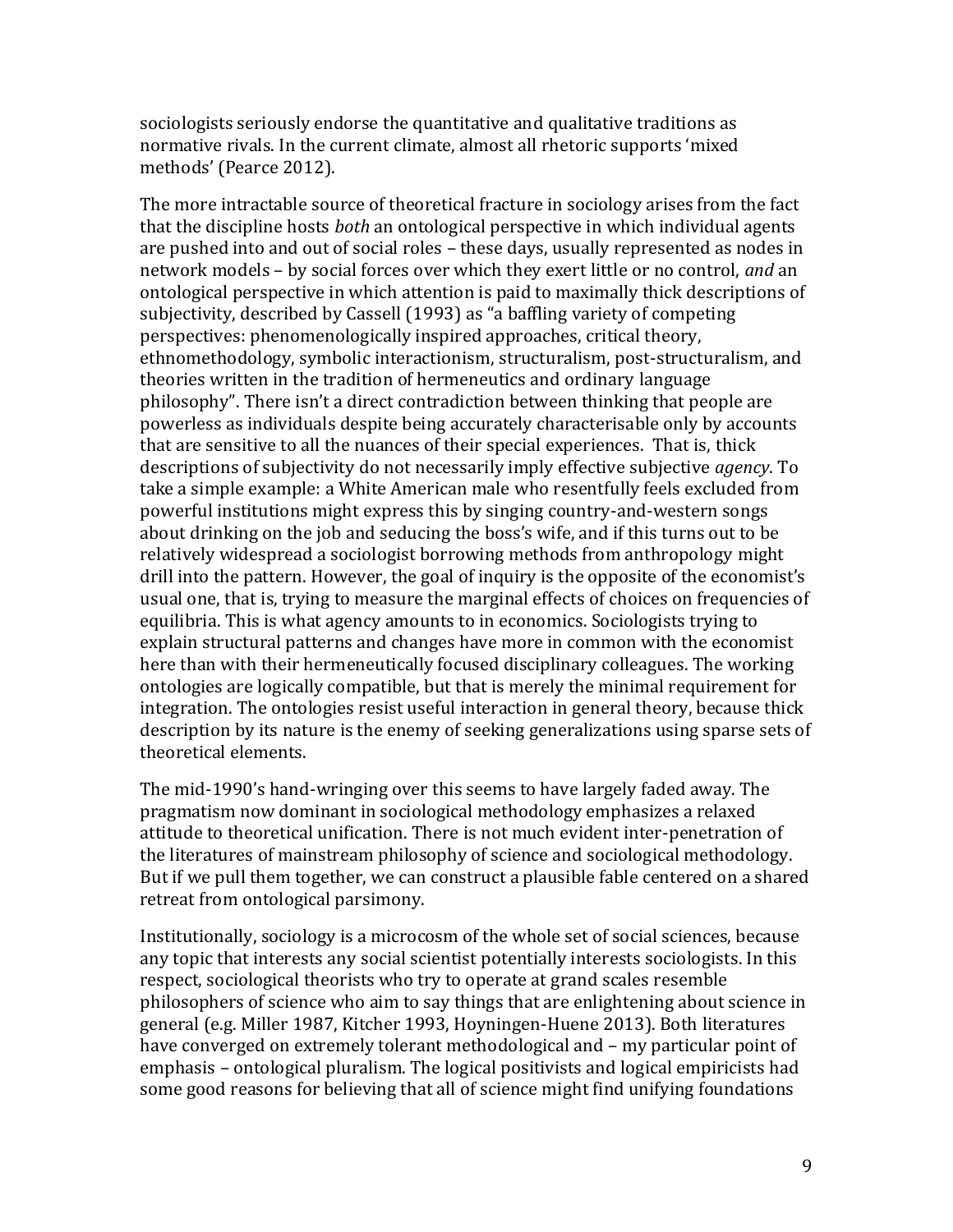in physics, mathematical logic, and set theory, but the empire of science has developed in the opposite direction to these reductionistic ambitions. Ladyman and Ross (2007) argue that a naturalistic general metaphysics is still possible, but entails what they call "rainforest realism" (as contrasted with Quine's [1969] "desert landscape" ontological ideal) in which reality is understood as a scale-relative kaleidoscope of "real patterns" (Dennett 1991) that aren't stacked in "levels".<sup>9</sup> An associated ontological slogan urged by Ladyman and Ross (2012) is "the world is the totality of non-redundant statistics", accompanied by an argument that such non-redundancy is not correlated with distance from fundamental physics. <sup>10</sup> Thus we should not expect to find general structural models that apply across the sciences on the basis of shared ontological structure. Such general cross-disciplinary model isomporphism as we find is usually attributable to shared mathematical resources. Consequently, theoretical unity is particularly unlikely in less quantitative sciences.

On this picture, the ambition of sociologists, considered as a disciplinary tribe, to be able to shed at least some light on any large-scale social patterns, is systematically traded off against the possibility of a single general theoretical style. Some sociologists can usefully borrow modeling constraints and principles from economics and game theory, as promoted in the magnum opus of James Coleman (1990). But Coleman's ambition to supply "foundations" for social theory on the basis of such borrowing was naïve (Martin 2009), at least if by "economics and game theory" we mean to refer, as Coleman did, to a modeling program that takes utility functions of individual agents, ontologically associated with actual individual people, as basic building blocks.

The closest thing to a general, core modeling technology for sociology is network theory. This naturally accommodates most sociologists' conception of social structure and dynamics as residing in relationships between institutional roles,

 $9$  For non-philosophers: the basic contrast here is between a model of reality according to which 'higher-level' processes and objects decompose, across contexts, into smaller sets of 'lower-level' ones, and a model of reality that denies that such structure is to be expected, though it might be found in rare cases. <sup>10</sup> Again, for the non-philosopher: if complex processes and objects generally decompose into simpler ones, then higher-level, more stochastic, processes should generally be explicable by lower-level models of less stochastic, more fundamental processes. Then the advance of knowledge would consist in making the higher-level, less general, models redundant with respect to optimally efficient prediction and explanation. If the decompositional picture is generally false, then many 'high-level' processes are irreducibly complex and sensitive to stochastically varying parameters. Ladyman and Ross (2007), in defending the anti-reductionist picture, emphasize that this point applies as much to non-fundamental parts of physics as to traditionally identified 'special sciences'. Furthermore, there is no compelling reason to believe that fundamental physical models, particularly the quantum statistics, express underlying deterministic structure (Ladyman and Ross 2012).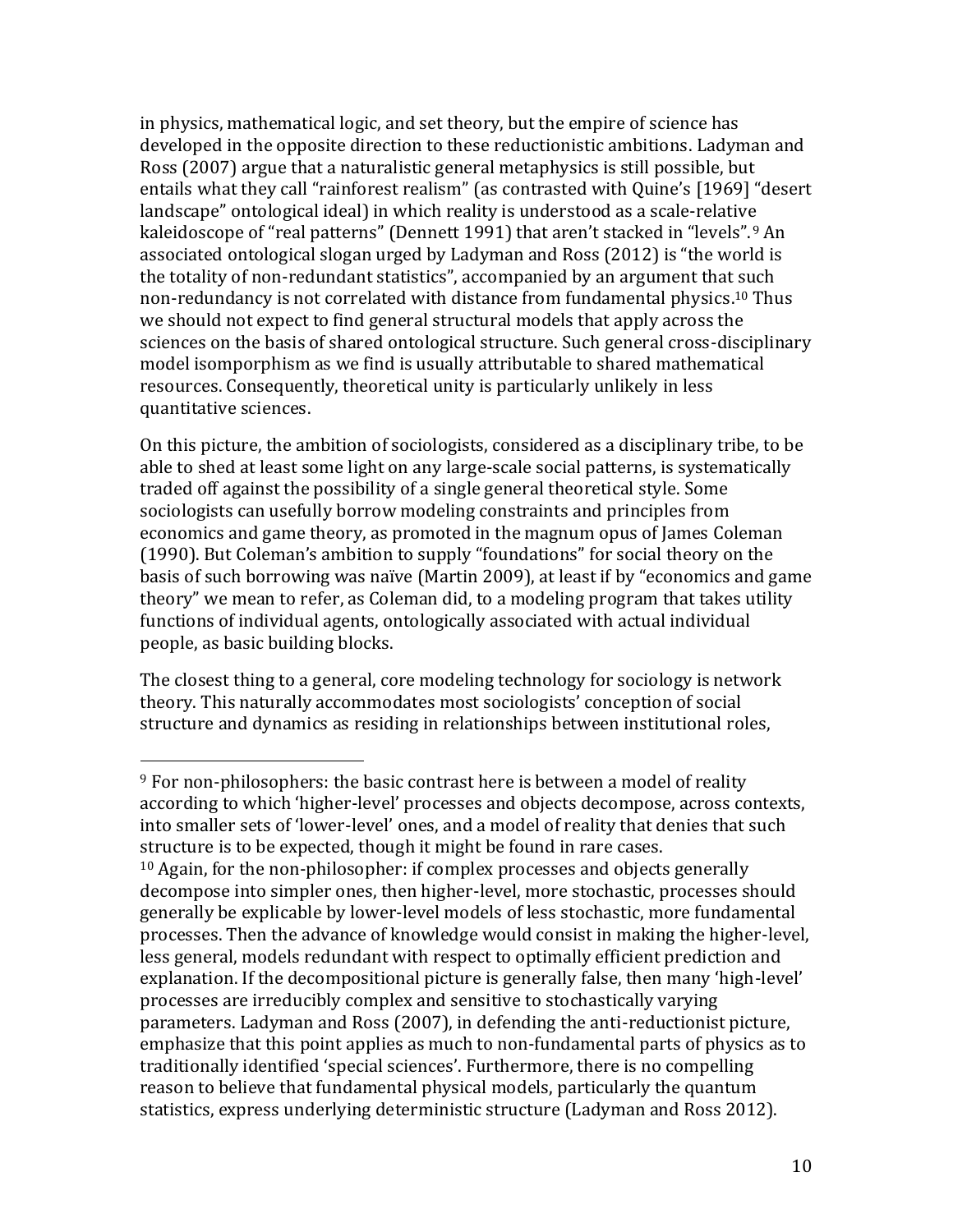which individual people move into and out of over time and space. Thanks to the explosion of inexpensive computational power that allows large networks to be easily simulated, this tool is now exploited to a far greater degree than was possible for the architects of sociological theory. However, network theory is an elaboration of graph theory, and as Martin (2009) points out, there has been an increasing tendency for sociological models that were traditionally represented graphically to be expressed using matrix notation. The main reason for this, according to Martin, is that it allows absent social influences to be represented along with actually occurring (positive or negative) ones. In this respect, sociology moves closer to economics at a more abstract level than that emphasized by Coleman. Economic explanations have always relied heavily on the shadow of what *would* happen far from equilibrium, which accounts for the resilience of both markets and socialstatistical trends.<sup>11</sup>

I have suggested that the main source of the remarkable theoretical pluralism in sociology is the scale-relativity of its domain. Economists face the same problem, as expressed in a history of recurrent methodological problems around aggregation (see below). The most salient response to this in economics has been strong separation between microeconomics and macroeconomics. We might thus wonder why sociology is not similarly cloven into Goffman-style 'microsociology' and Marxist-inspired 'macrosociology'. The fact that we can easily associate iconic theorists with this distinction indicates that it in fact *is* present to some extent. But in the fable I am telling, one of the strongest commitments shared by most sociologists is to the idea that social roles are stabilized and reinforced by distinctive subjective perceptions and symbolic tokens of prestige. Thus the continuous interaction between micro- and macro-scale phenomena is basic to understanding social structures and dynamics.

The key feature of the sociological world-view, then, is the *combination* of emphasis on subjectivity and de-emphasis on the causal significance of individual agency. Consider Marx's model of the dynamics of revolution: it is delayed by workers' false consciousness – so, by the specific nature of their subjectivity – and the only mechanism that overcomes this are alleged economic "contradictions" that cause the capitalists to finally go bankrupt. The workers do not make their own revolution. Economists before the rise of behavioral economics handled this tension in social explanation by promoting its exact mirror image: avoidance of subjectivity and overwhelming emphasis on individual agency. But whereas sociologists ultimately settled on an attitude of 'stop worrying and love the tension', increasingly many economists have aimed to dissolve it. A prominent strategy for this has been to embrace the fable of psychology. I will argue that this is not a promising choice.

#### *4. A Fable of Economics*

<sup>11</sup> It should be noted that extensive-form games *do* include (all) off-equilibrium paths through game trees, which are directed graphs. Martin's explanation invites critical scrutiny.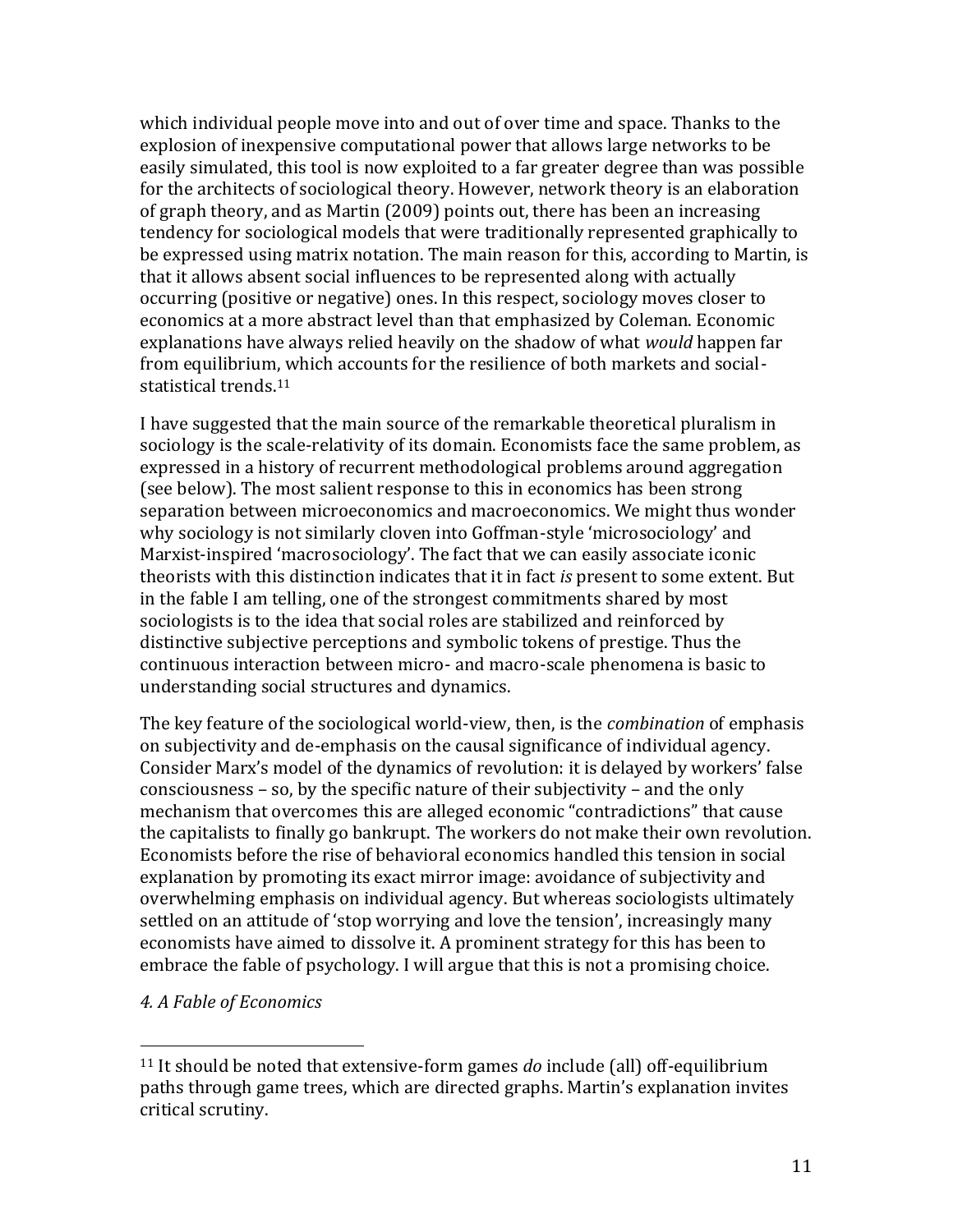I presented a fable of psychology in which an apparent, and rhetorically celebrated, paradigm shift from behaviorism conceals deep methodological continuity. My fable of sociology describes a discipline in which theoretical fracture was initially perceived as a crisis and is now welcomed as a strength – but which still unites around intuitions about social causation that do not comfortably make space for individual agency. My fable of economics is the narrative inverse of the fable of psychology: in economics there was a true intellectual revolution, brought about by the massive importation of game theory from the 1980s onwards, the extent of which tends to be underplayed in economists' stories of their discipline's evolution.

Whereas sociologists finessed the problem of aggregation in social science by ignoring individual agency, my fable of economics is a story of recurrent confrontation with that problem. This has been somewhat obscured by the strong division of labor between microeconomists and macroeconomists. But great economists who have been most influential in the wider empire of social science, for example Adam Smith, Veblen, J.M Keynes, Schumpeter, and Hirschman took largescale social phenomena as their explicit explicanda and inferred hypotheses about individual incentives that would at least be compatible with the policies they recommended, and which are empirically evaluable.<sup>12</sup> Some equally influential names are associated with evasion: Walras theoretically refined Smith's ideas about market efficiency using incredible idealizations about micro-scale information processing and indifference to long-run profitability by firms; and Samuelson (1947) produced a 'synthesis' of marginalist microeconomics and Keynesian macro policy that amounted to simply stapling them together, since the elements of Keynes's micro-scale story (liquidity preference and animal spirits) had been removed.<sup>13</sup> But economic theorists have repeatedly torn off these patches.

Standard histories of economic theory in the second half of the twentieth century rightly frame two developments as pivotal.

First, proof of the existence of general welfare equilibrium under conditions of perfect competition by Arrow and Debreu (1954) provided what has often been interpreted as a theoretical foundation for policy analysis. In principle – though in light of limitations swiftly exposed by Lipsey and Lancaster (1956), *only* 'in principle' – general equilibrium (GE) theory can be used to identify efficiency targets for policy planners. This has encouraged some philosophers of economics, notably Hausman (1992), to interpret GE as the theoretical core of contemporary

<sup>12</sup> Smith and Wilson (2019) transform Adam Smith's micro-theory into experimental protocols. Shiller (2019) proposes bibliometric investigations of Keynesian liquidity preference and animal spirits.

<sup>&</sup>lt;sup>13</sup> The absence of Arrow from this monument park of economists is deliberate. Fable-spinning should respect some limits. One of them is not to represent theorists like Arrow, who consistently resisted complacency about what had and hadn't actually been settled, as contributors to simplification. I regard Arrow as the greatest economist of the twentieth century, by a substantial margin.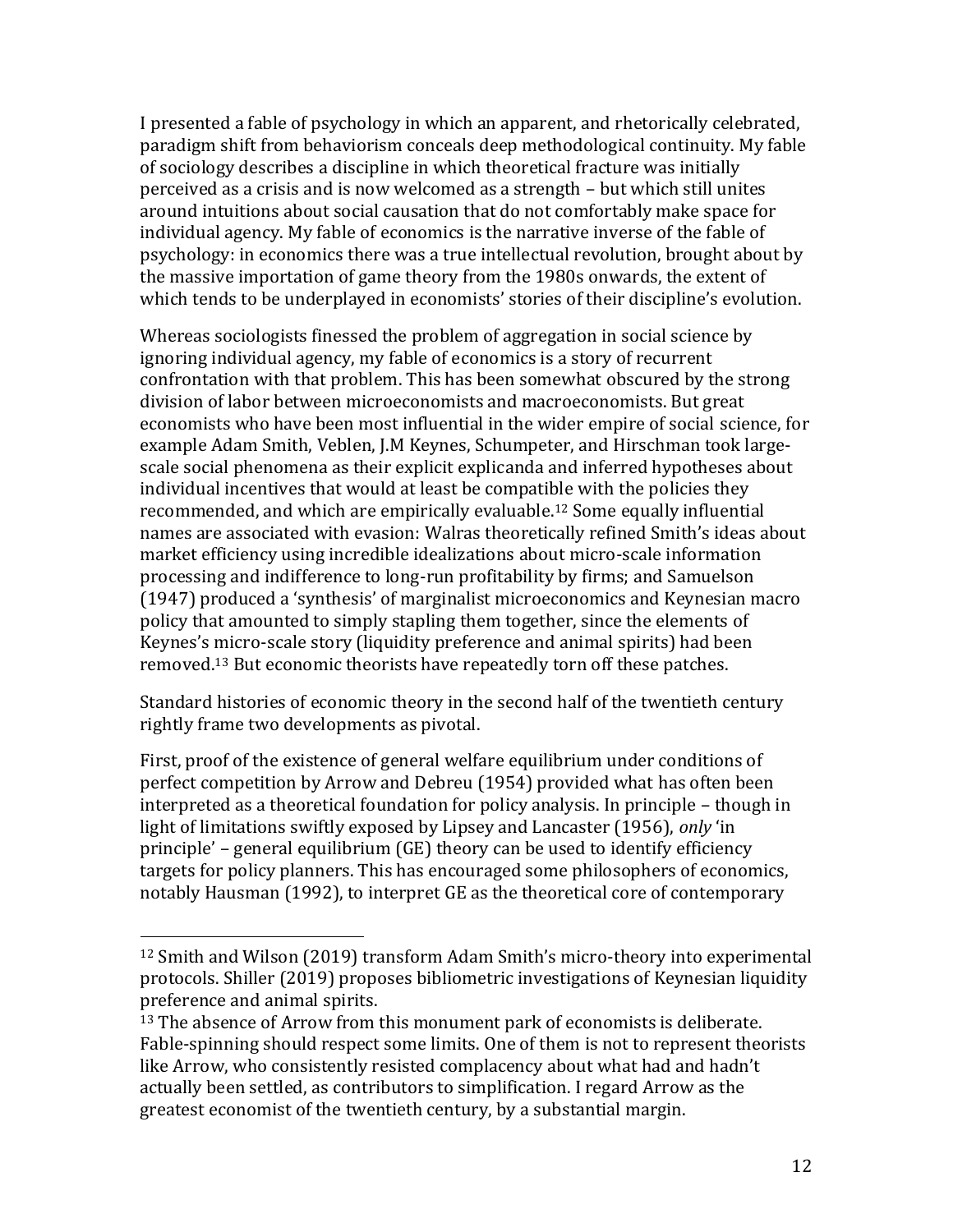economics. It is important to distinguish between static GE as an idealization of efficiency, and computable general equilibrium (CGE) models of market adjustment, which are all about respecting the empirical fact that specific markets are not isolated from one another. CGE is and will remain useful for modeling large-scale policy problems such as arise in macroeconomics, public finance, and international trade. However, Hausman focuses on static GE as a putative foundation for general economic conceptions of efficiency. This encourages the idea that economists can only give policy advice by using perfect competition models as benchmarks. But this idea is entirely false where the vast majority of contemporary work in applied microeconomics is concerned.<sup>14</sup> There, the game theory revolution of the 1980s led theory in essentially the opposite direction.

Actual businesses of course do not operate in environments approximating perfect competition, and would not want to. Economists relying on GE, or Walrasian foundations more generally, thus remove themselves from Marshall's (1890) project of providing guidance for "the ordinary business of life". Prior to the game-theoretic remaking of industrial organization (IO) theory in the 1980s, where many areas of business strategy were concerned microeconomists could offer advice only to monopolists and to producers of commodities with no market power; but the majority of large firms are either oligopolists or trying to become oligopolists. Game theory allowed economists to study equilibria in specific markets, and furnished insights in diverse areas of commercial operations including strategic pricing, mergers and acquisitions, supply chain design and management, employment and human capital strategy, corporate governance, process and product innovation, intellectual property development and protection, auctions, and internationalization. The fingerprints of game-theoretic microeconomists are everywhere in the 21st-century capitalist infrastructure. By any reasonable measure they have been far more successful and influential than their macroeconomist colleagues, though much less visible to the general public.

The relative preponderance and prestige of game-theoretic microeconomics in the profession as a whole has, I suggest, contributed at least as much as any direct methodological (let alone philosophical) reflection by economists to the majority conviction that all economic models should ultimately be compatible with incentivecompatible vectors of choices by individual agents. These can be micro-scale aggregates of people, such as firms and households. They can be allowed to be boundedly rational in specific ways (i.e., fail to respect some axioms of Savage [1954]), or can have less than fully rational expectations (i.e., fail to attend to some relevant information that is costly to acquire or process). But they must be incentive-sensitive decision makers. This is why, for example, post-Keynesian macroeconomics is institutionally treated as 'heterodox', even though it is directly descended from work by economists, such as Joan Robinson and James

<sup>14</sup> In fairness to Hausman, this was much less obvious at the time his book was published than it is now.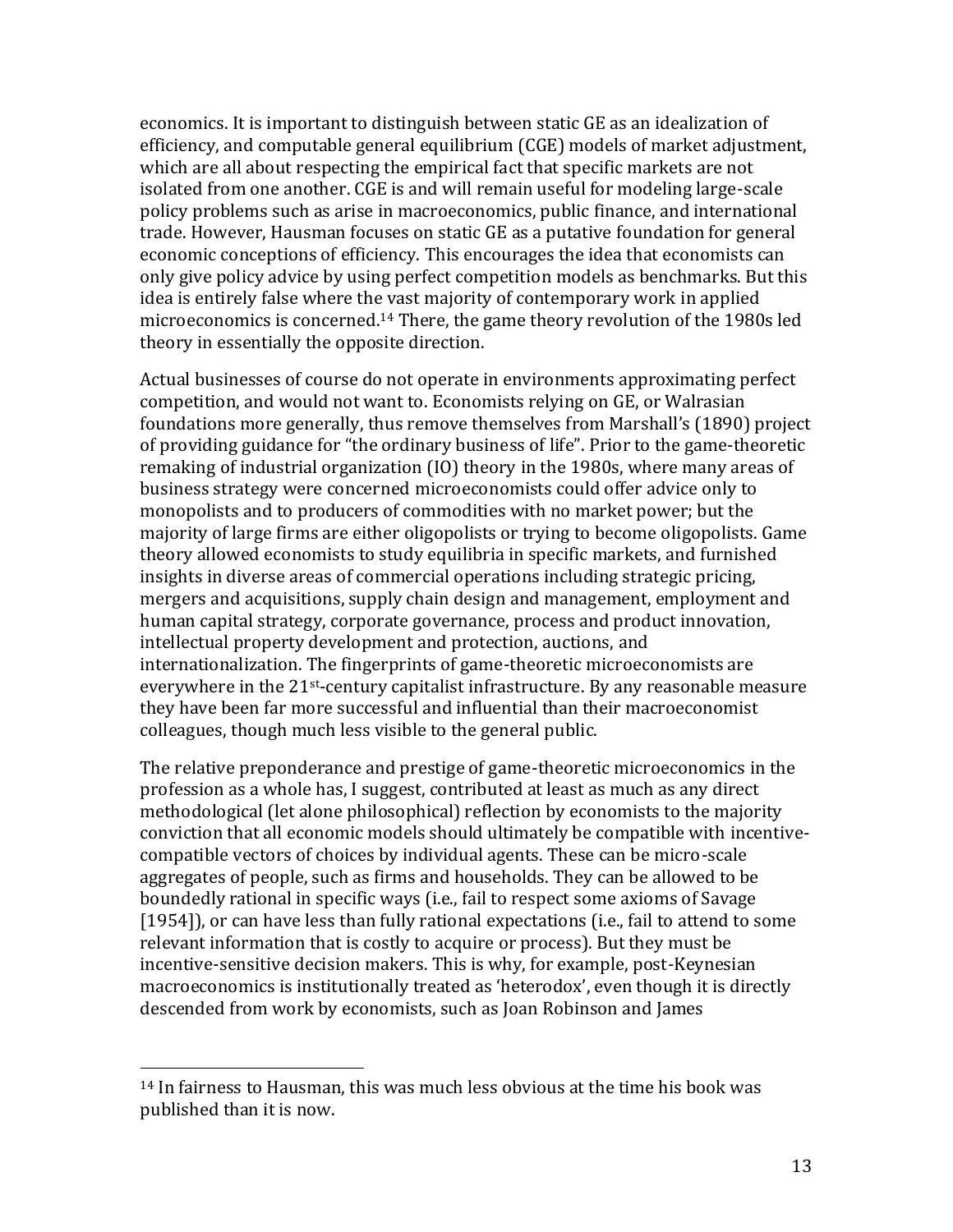Duesenberry, who were unequivocally members of the club of leading theorists in their time.

In light of this recent history, it is fair, at least within the liberal tolerance of fablemaking, to attribute a specific meta-theoretical inconsistency to economists as a group.

On the one hand, the prevailing culture since at least the 1950s has been antiphilosophical. Trying to explain this involves a constellation of factors. Blaug (2002) is not entirely off-target in accusing economists of paying lip service to Popperian falsificationism while (rightly, in my view) failing to practice it. But a deeper reason is that philosophers have tended to under-appreciate the divergence of objectives between the normative decision theory they explore and the microeconomic theory of choice under uncertainty that grew from shared axiomatic foundations (Ross 2021b). Economists consequently tend to read philosophers, with substantial justice, as typically not understanding them.<sup>15</sup> This has prompted them to walk away from conversation.

On the other hand, many leading economists have, at least in casual rhetoric, defended methodological individualism on the basis of ontological atomism (Udehn 2001),<sup>16</sup> which is a very strong, and dubious, metaphysical doctrine (Kincaid 1997; Ladyman and Ross 2007).<sup>17</sup> An economist who endorses it thereby goes much further than inserting a mere toe into deep philosophical waters.

<sup>17</sup> See notes 9 and 10. Atomism is the hypothesis that reality is ordered into levels, that higher-level processes and entities decompose additively into lower-level ones, that properties of higher-level systems are explicable in terms of properties of lower-level systems, and (in some formulations) that all causal relations among aggregates are in principle reducible to causal relations among their constituent atoms. Atomists typically maintain that we maintain special sciences only because we lack the epistemic capacity to model everything at the scale of fundamental physics. Some atomists are therefore instrumentalists about higher-level entities, viewing them as convenient fictions rather than genuine elements of reality. Economists are not generally professionally interested in the metaphysical aspects of atomism, but many casually transfer the general picture to the relationship between social groups and individual people. Margaret Thatcher expressed this kind of atomism in her famous claim that society doesn't exist. Having cited that wellworn example, it is worth adding that Thatcher's favorite source of intellectual inspiration, Hayek, was not an atomist in any sense and indeed produced original

<sup>&</sup>lt;sup>15</sup> The main history of refinements to utility theory has been driven not by philosophical preoccupations with relationships between utility maximization and rational choice, but with making the theory flexible enough to accommodate heterogeneous marginal elasticities of substitution amongst different baskets of commodities; see Chung (1994).

<sup>16</sup> By no means has this *all* been casual rhetoric. For example, Stigler (1980) is explicit and insistent.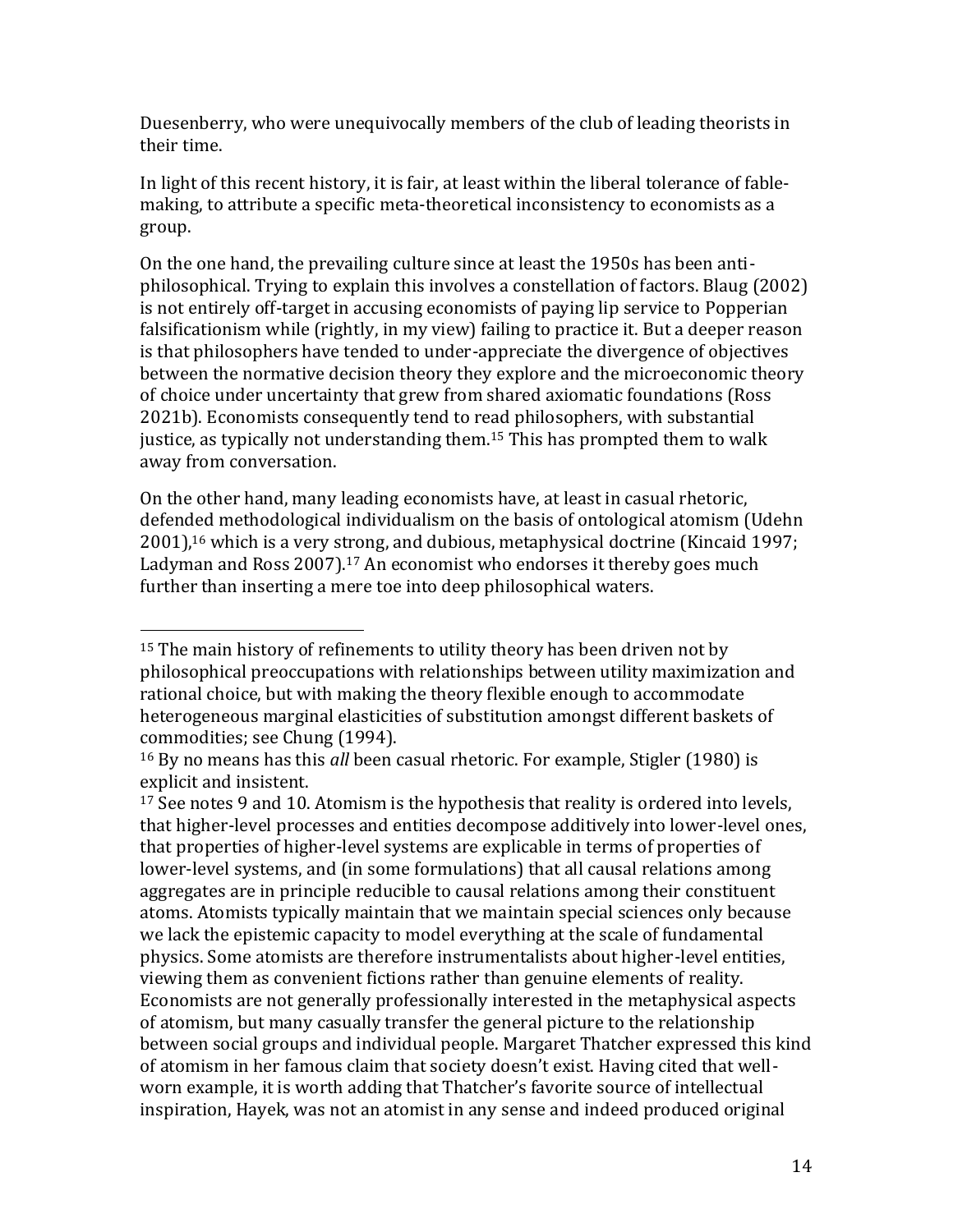There is work to be done by historians of economics, which to my knowledge none have yet directly taken up, in weighing the influence of four roots of this collective schizophrenia:

- (1) The dominant tradition in Western metaphysics is atomistic, and economists who are not interested in critical philosophy culturally inherit it without much reflection.
- (2) Most mainstream economists are liberals, and normative individualism is a standard element of liberalism. Economists, again mainly due to impatience with and indifference toward philosophy, fail to ask themselves whether normative individualism depends on descriptive individualism as a view about social causation. I have argued elsewhere (Ross 2013, 2014) that it does not.
- (3) Standard welfare economics relies on the concept of consumer sovereignty, and this concept comes under significant stress if separable preferences of individuals aren't causally privileged in explaining economic choice (Lecouteux 2021).
- (4)In game-theoretic models, agents are defined by utility functions, and although one agent's utility function can implicitly take another agent's utility function as an argument, in this can only be represented as a coincidence in their rankings of outcomes. 18 Technically, then, only individuals or collective agents (e.g. firms, households) treated as perfectly fused can be 'players'.

(3) and (4) above, because they involve *explicit* issues in economic modeling, have at least been subject to some critical reflection and direct influence on theory. Economists have been open to efforts to work around the limitations stated by (3) and (4), (for example, Bernheim [2016] on [3], and Bacharach [2006] on [4]), implying that they are at least recognized as limitations. Anti-philosophy, generating blind spots, is a more natural cause of philosophical dogmatism, and this is the common causal pattern represented by (1) and (2).

My fable emphasizes two major consequences of unreflective atomism in the institutional ecology of economics.

arguments against it. It does not exaggerate matters to say that atomism as described here is an extinct view in philosophy of science, though some metaphysicians who don't attend to science continue to endorse it. One of the more influential ones, Merricks (2001), holds that there are two kinds of atoms: whatever (imaginary) physicists declare to be the smallest indivisible things, plus people. This may sound like lunacy to non-philosophers. I think it is indeed a ridiculous doctrine, though based on complicated arguments.

<sup>18</sup> As I will discuss in Section 6, in Conditional Game Theory this remains true only for games in extensive form (Ross et al 2021b).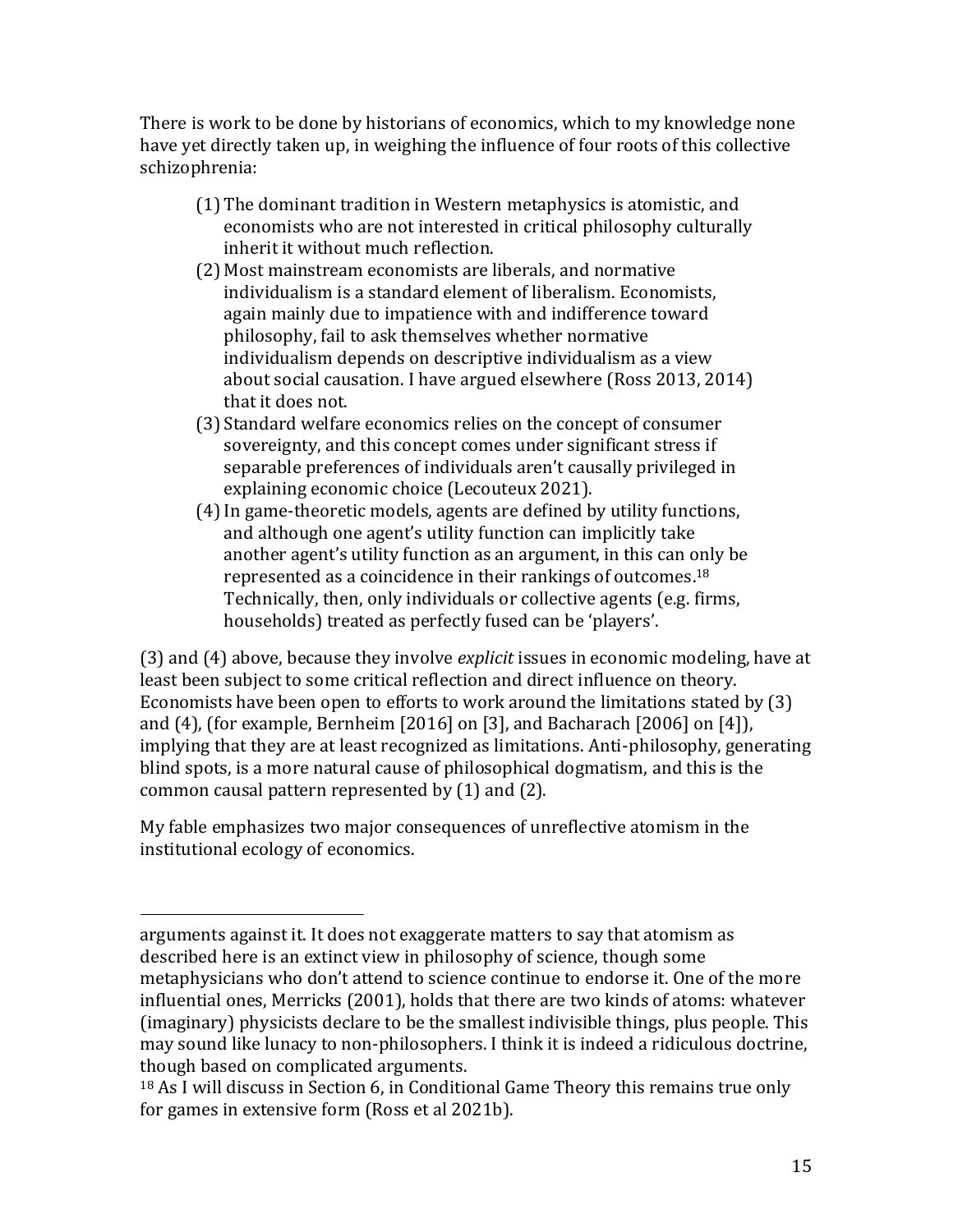The first is the strange history of the relationship between macroeconomics and microeconomics. It became an institutionally entrenched fundamental division in the profession – that is, the basis for career-determining binary choice for every economics graduate student – only in the 1950s, *after* Samuelson had pronounced a synthesis. Then, because microeconomic theory was supplied with stable axiomatic theory through the work of Samuelson, Houthakker (1950), von Neumann and Morgenstern (1944), and Savage (1954), while macroeconomic 'foundations' were merely reasoning heuristics such as the IS-LM model, the status of microeconomics as foundational could be motivated technically, without any need to explicitly invoke philosophical atomism. This in turn exposed the brief 'Keynesian' (really Hicksian) consensus in macroeconomics to the critique of Lucas (1976) that it lacked consistent 'microfoundations'. Officially, the microfoundations of post-Lucas macroeconomics (Kydland and Prescott 1982; Long and Plosser 1983) were not ontological, but practical, based on the reasonable idea that sustainable macro policy could not rely on assumptions that individuals would indefinitely fail to notice that that they were expected to ignore opportunities to optimize their welfare. <sup>19</sup> Philosophers have frequently criticized the leading microfoundational construct – the optimizing infinitely-lived representative agent – on the basis of its obvious ontological absurdity. This has reinforced economists' perceptions that philosophers do not understand the point of what they are doing, and these perceptions are often correct. But philosophers also accurately detect some disingenuousness in the economists' response, because their rhetoric often reveals intuitions that economies decompose into individual agents, and this certainly shores up commitment to microfoundations.

There is, and always has been, widespread awareness among economists of the conceptual problems in post-Lucas macroeconomic theory. Many microeconomists regard macroeconomics in general as unscientific. I have already described a main driver of this attitude: microeconomists have a far more defensible track record of policy success than macroeconomists. However, another source of *recent*  complacency among microeconomists stems from a second expression of their naïve atomism: increasingly many think that importing concepts from psychology and combining these with more sophisticated statistical estimation is the path to achieving a tight grip on the real causes of economic behavior (Chetty 2015, Thaler 2015, Dhami 2017).

As Ortmann (2021) argues, one might reasonably think that economists would be very cautious about importing concepts and methods from a discipline that is in the grip of an existential crisis over reproducibility of empirical results (Yarkoni 2020).

Some economists no doubt believe, at least off the record, that they can avoid psychologists' problems by conducting the psychology of valuation and choice more

<sup>19</sup> The key evasion in macroeconomic theory is around 'indefinitely'. The reasonable Lucas critique has usually been 'idealized' as the *un*reasonable assumption that optimal strategies are discovered instantaneously.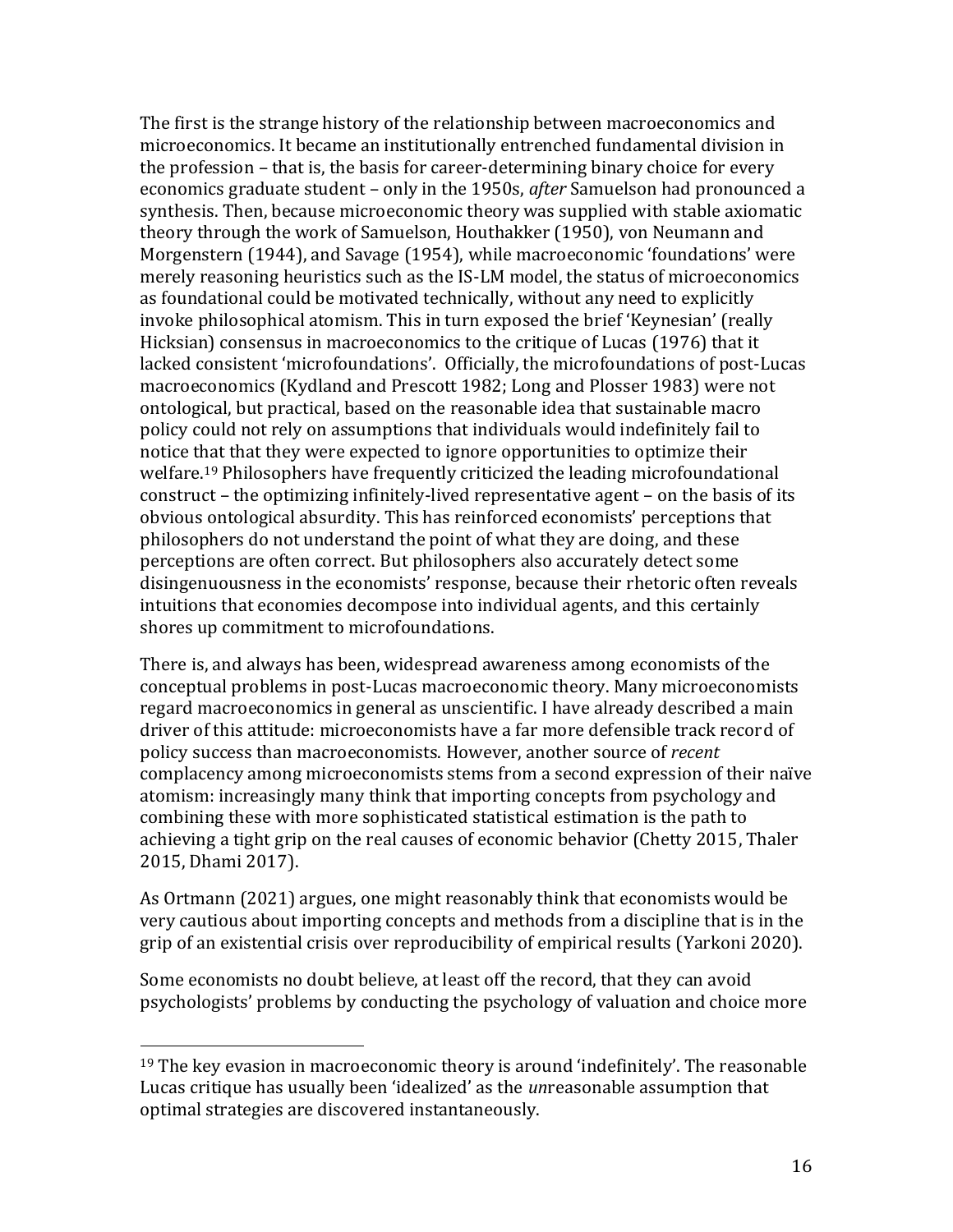rigorously than psychologists usually do. I think it is true that economists studying psychological phenomena gain considerably improved leverage through commitment to incentivizing experimental subjects. However, the convenience of recruiting subjects through sources such as MTurk leads increasingly many economists to achieve incentivization in ways that undermine good control of sample selection bias, because they do not include incentive variations as treatments (Harrison et al 2009; Harrison et al 2019). Furthermore, many experimenters pay lip service to incentivization by using tiny stakes in expectation. But my main concern, addressed at length in Ross (2014), is not with economists' interest in addressing topics traditionally regarded as lying within psychologists' domain. It is, rather, a tendency of many behavioral economists' experimental designs to import, due to their philosophical blind spot about atomism, the fable of psychology as I sketched it earlier. That is, the majority of work in behavioral economics assumes that choices of individual people isolated from 'social confounds' are at least good approximate models of economic behavior *in situ*. As I will discuss later, however, there are also methodological currents in experimental economics that have closer affinity to the fable of sociology.

### *5. Economic methodologies at turning points*

I refer to 'methodologies' and 'turning points', in plural form, to reflect the fact that microeconomists and macroeconomists inherit very different situations and confront different choices. Though contingencies in the history of thought played a dominant role in the initial separation of the sub-disciplines, it is increasingly reinforced now by the emphasis on experimentation in microeconomics. Macroeconomists can sometimes employ similar logic of model assessment with regard to natural experiments. Even there, however, scope is limited by the fact that there are only 200 sovereign policy units in the world, and only a handful of them are large enough to have any significant discretion when most economies are open. The methodology of cross-country regressions is largely a failure (Kincaid 2009, 2021) because there are simply not enough independent observations to sustain it.

I will first characterize the situation in microeconomics in the terms of my three fables. As indicated above, the dominant experimental tradition, stimulated by the methodological perspective of Thaler (1992), reinforced by the prominence of cumulative prospect theory (CPT) (Tversky and Kahneman 1992, Wakker 2010), and Camerer's (2003) magisterial consolidation of 'behavioral game theory', has been to borrow experimental design strategies from psychology, with special improvements. The improvements in question are real and important: use of incentives, as indicated above, but also application of structural theory to support quantitative identification of variables and parameters. This has sometimes allowed models to be decisively tested and rejected: for example, Harrison and Swarthout (2022) demonstrate that CPT is empirically inferior to some specifications of Rank Dependent Utility Theory (Quiggin 1982, 1993) that drop the special CPT lossaversion parameter by rejecting sign-dependent preferences; and see Bourgeois-Gironde (2020) for other examples and discussion. Close alignment between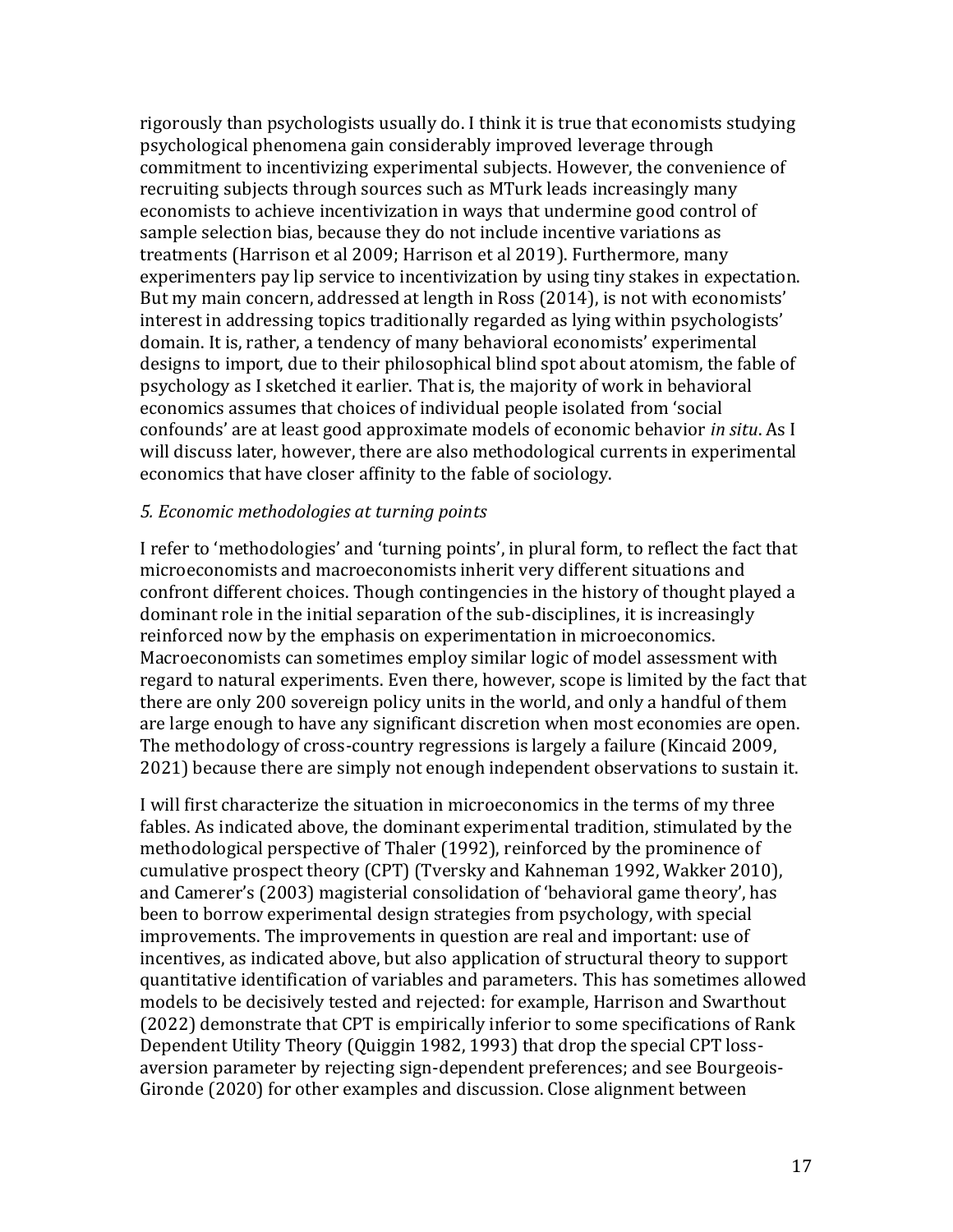theoretically constrained identification, interacting with prior consideration of specific econometric tests to guide experimental designs, is the best strategy for mitigating replication failure (Harrison et al 2015; Harrison 2019) – a far superior approach to the blunt instrument of hypothesis pre-registration, a cure at least as bad as the disease because of its tacit acceptance of the logic of the *t*-test, combined with wasteful commitment to ignoring potentially interesting data (Deaton 2020).

Tightening the grip of theory for filtering observations, however, offers limited scope for general epistemic improvement if the theory itself is based on ontological blind spots. This risk is *greater* the more structure is built into theoretical specification, so anyone who supports Harrison's strategy, as I do, has enhanced motivation to be attentive to background ontology. Here is where implicit adherence by economists to the fable of psychology can have pernicious effects. According to that fable, the psychologist's job is to try to isolate the contributions of individuals' cognitive processing mechanisms and capacities to behavioral patterns. Let us accept that that is a job someone should do, even if it requires idealizing away much of the deep entanglement, particularly in humans, between individual cognition and social scaffolding. This job is *not* continuous with gaining best purchase on the core intellectual challenges of economics or, especially, on the kinds of practical problems that motivate this policy science (Sutton 2000; Leamer 2014; Colander and Su 2018; Ross and Townshend 2021).

Binmore (see especially 2007b) has drawn persistent attention over the years to the problem at issue. It is nicely illustrated by Plott and Zeiler's (2003) well-known review of the so-called 'endowment effect' that looms as big as the sun in popular manifestos by behavioral economists gormlessly calling for the overthrow of establishment 'neoclassicism' (e.g. Ariely 2008). The 'effect', Plott and Zeiler found, appears and disappears, in ways that are rationalizable by standard exercises in economic modeling, across experimental contexts. The populist rebels also give pride of place to hyperbolic discounting of future rewards, which supposedly applies as a default tendency across incentive domains. But, if they are to be accurate, discount rates and functional forms need to be estimated under control for risk preferences (Andersen et al 2014), and mountains of accumulated evidence show that human risk preferences are not constant across (for example) choices over money, health-related contingencies, and food prospects.<sup>20</sup>

The currently most intense topic of research in behavioral economics is the cluster of behaviors influenced by 'norms' or 'social preferences' (Truc 2021). Here the contrast between approaches that reflect the fable of psychology and approaches that do not is sharp and explicitly debated in critical literature (Binmore 2010; Kimbrough and Vostroknutov 2016, 2020a, 2020b; Ross et al 2021; Botelho et al

<sup>20</sup> Ainslie (1992, 2001), the theorist who most strongly promotes the hypothesis that hyperbolic discounting is a basic Darwinian heritage in all animals, has always recognized that people tend to discount monetary outcomes exponentially. See also Andersen et al (2014).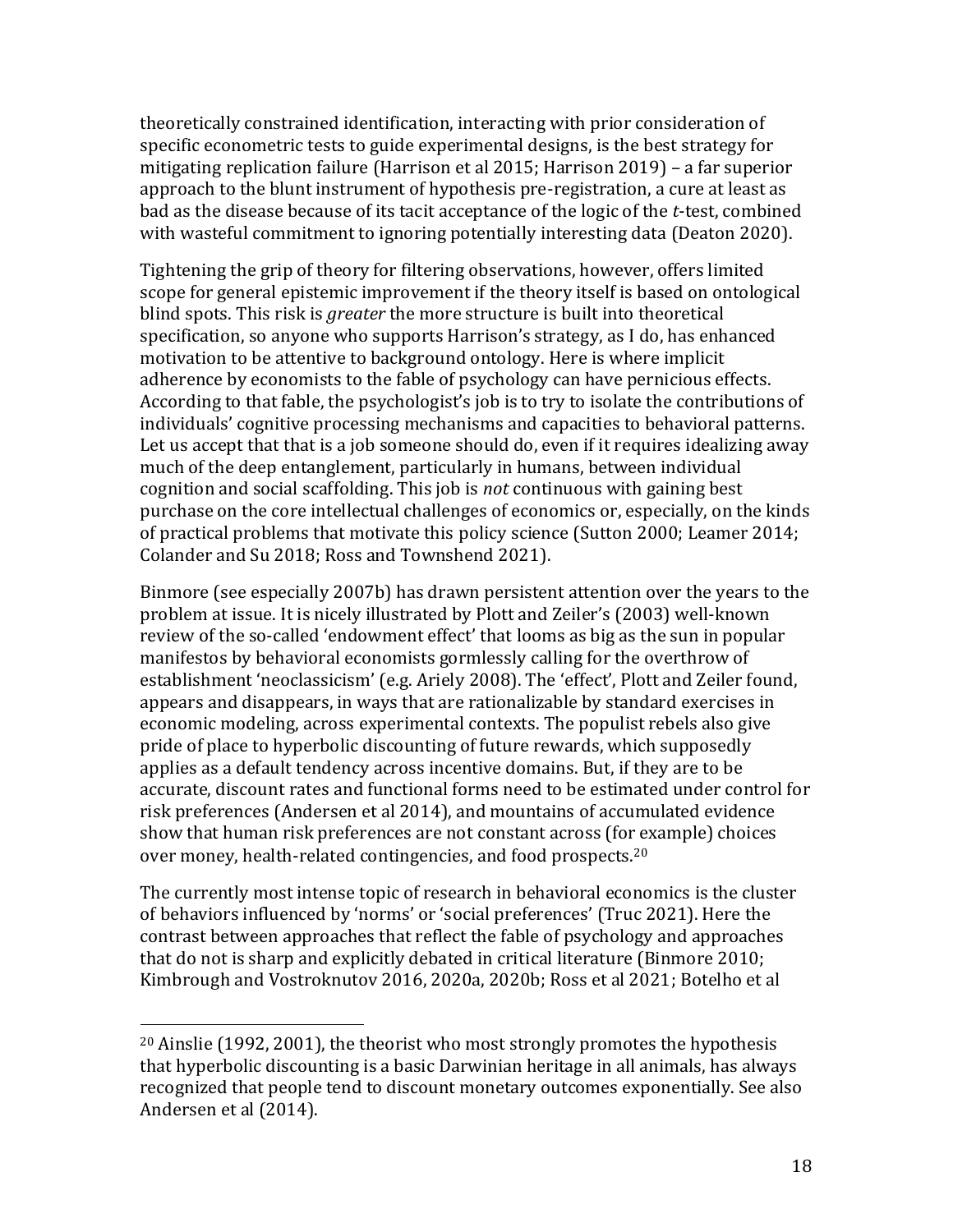2021). A dominant thread of literature (e.g. Fehr and Gächter 2000, 2002; Gintis et al 2005) models norms as strictly emergent from individuals' preferences over distributional social properties such as equality and frequency of reciprocated public contributions. This encourages a psychological style of experimental design, in which researchers set participants in games featuring equilibria that vary in these distributional properties, and seek to identify individual characteristics that predict preferences over them – so-called social preferences. An alternative approach models norms as conventions that societies inherit from their own history, with associated costs and benefits contingent on the extent to which individuals or networked sub-communities choose to conform to them in interactions (Kuran 1995; Binmore 2005; Kessler and Leider 2012; Krupka and Weber 2013; Kimbrough and Vostroknutov 2016, 2020a, 2020b; Ross et al 2021). Experimental paradigms are only beginning to emerge in this more recently active research program. Some authors collect evidence about subjects' perceptions of prevailing norms prior to embedding them in games where these expectations condition expected payoffs (e.g. Kimbrough and Vostroknutov 2016; Smith and Wilson 2019). Another approach presents subjects with choices to join communities governed by varying norms, entrenched in rules as 'institutions' (e.g. Botelho et al 2021). These design strategies are sociological in flavor, in that they implement norms as exogenous 'social facts' (Gilbert 1989).<sup>21</sup>

Macroeconomic theorists confront a similar methodological turning point. The years since the post-2008 global financial crisis have featured mounting dissatisfaction with the dominant modeling approach based on Lucasian microfoundations, dynamic stochastic general equilibrium (DSGE) (Romer 2016). It would not be accurate to claim that this dissatisfaction is with microfoundations themselves; it is rather with the treatment in DSGE models of technology as purely exogenous and money as a veil. However, post-Keynesians are making a concerted effort to reinsert themselves into the mainstream conversation (Taylor 2010), and the defensive barriers consigning them to heterodox status lack evident good reasons if loss of faith in DSGE as a complete model of the real economy<sup>22</sup> spreads doubt that macroeconomists should expect to maintain any single core model (Lehtinen 2021). Leamer (2009, 2021), who no economist would regard as an outsider, directly argues that evidence-based macroeconomic policy guidance is best informed by causal stories disciplined by graphical expression of mechanisms and identification of quantitative tests. Where methodology is concerned, he advocates pragmatic

<sup>21</sup> One influential norm theorist, Cristina Bicchieri (2006, 2017) equivocates between the two conceptions, in the sense that her theory is closer to the fable of sociology, but her usual experimental practice follows the social preferences approach (Ross et al 2021a).

<sup>22</sup> DSGE models coupled with 'bolted on' models of the financial sector likely have a secure continuing future as abstract frameworks for the specific policy choices that confront central banks. But these cease to be plausibly regarded as general models of economies as limitations on the controlling reach of monetary policy are increasingly acknowledged.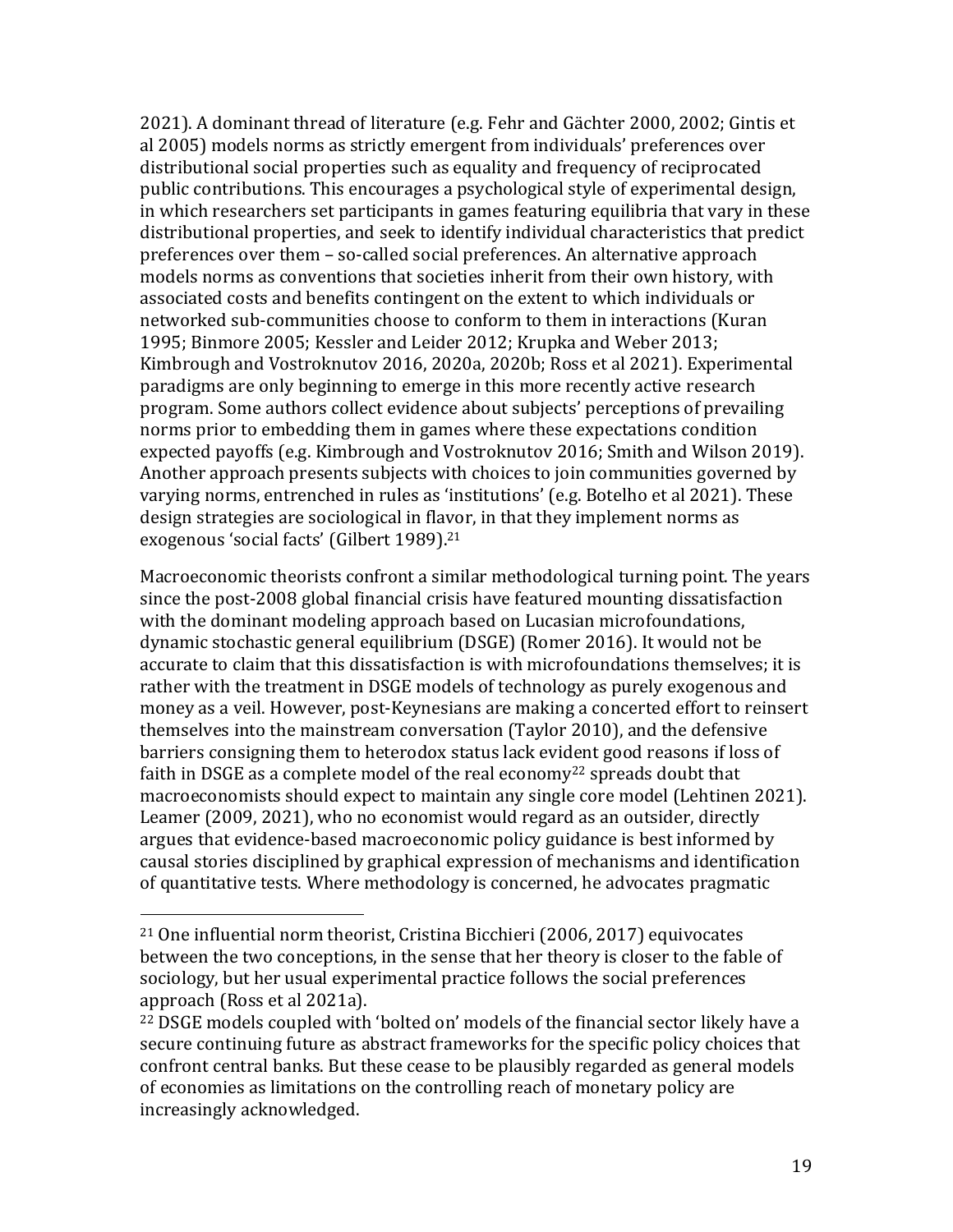empiricism combined with rigorously critical statistics, but promotes no core theory or microfoundational restrictions. His general attitude would be familiar to contemporary sociologists.

Increasing recognition by microeconomists and macroeconomists that they face choices that hinge on relationships between decomposed and aggregated scales of analysis might portend the opening of economists' historical blind spot around the importance of ontological issues in theory specification. The suggestion here is not that economists as a group are likely to 'decide' that atomistic individualism should be set aside or, in the case of macroeconomists generally, that microfoundations are irrelevant. The prospect is rather that economists might come to resemble sociologists in recognizing explicitly that (a) good theory makes ontologies explicit, and this is a relevant dimension in motivating their conditions of application; and that (b) both traditional thoughtless individualism and insouciant emergentism are strong philosophical assumptions, so methodological pragmatism is not well served by philosophical know-nothingism.

This emerging affinity between the philosophical attitudes of economists and sociologists might be regarded as too abstract and diffuse to be very interesting. However, it finds expression in shifts of emphasis in the distribution of research effort. In his bibliometric analysis of behavioral economics, Truc (2021) finds large declines since the 1980s in publications by behavioral economists in psychology journals, and in citations of psychology journal publications by behavioral economists. Publications by behavioral economists in other social sciences and humanities (SSH) journals, and citations of articles in such journals by economists, have risen during that period, from a low base, with a sharp very recent uptick. At the same time, the interdisciplinarity of economics as a whole, as proxied by crossdisciplinary publication and citation, has increased. Finally, Truc finds that social preferences have risen recently to become the most studied topic in behavioral economics. Most behavioral economists writing on this topic have published their work in economics journals. But of those who have published in journals from other disciplines, very few have gone to psychology journals. Indeed, this dominant growth area in behavioral economics is the only major topic cluster in which economists publish in and cite more articles in other SSH journals than in psychology journals.

Truc does not speculate on underlying intellectual shifts that might jointly explain these changing publication and citation patterns. But they are consistent with the hypothesis that as behavioral economics becomes better integrated into economics as a whole, this increases the interdisciplinarity of the overall profession. If behavioral economics is a vanguard in this sense, then we should expect to see lags in cross-disciplinary citation patterns, since economists who are not behavioral economists tend to cite older behavioral research than behavioral economists do. Thus the shift away from psychology publications and citations, and toward other SSH journals, by behavioral economists predicts a similar lagged effect for economics in general.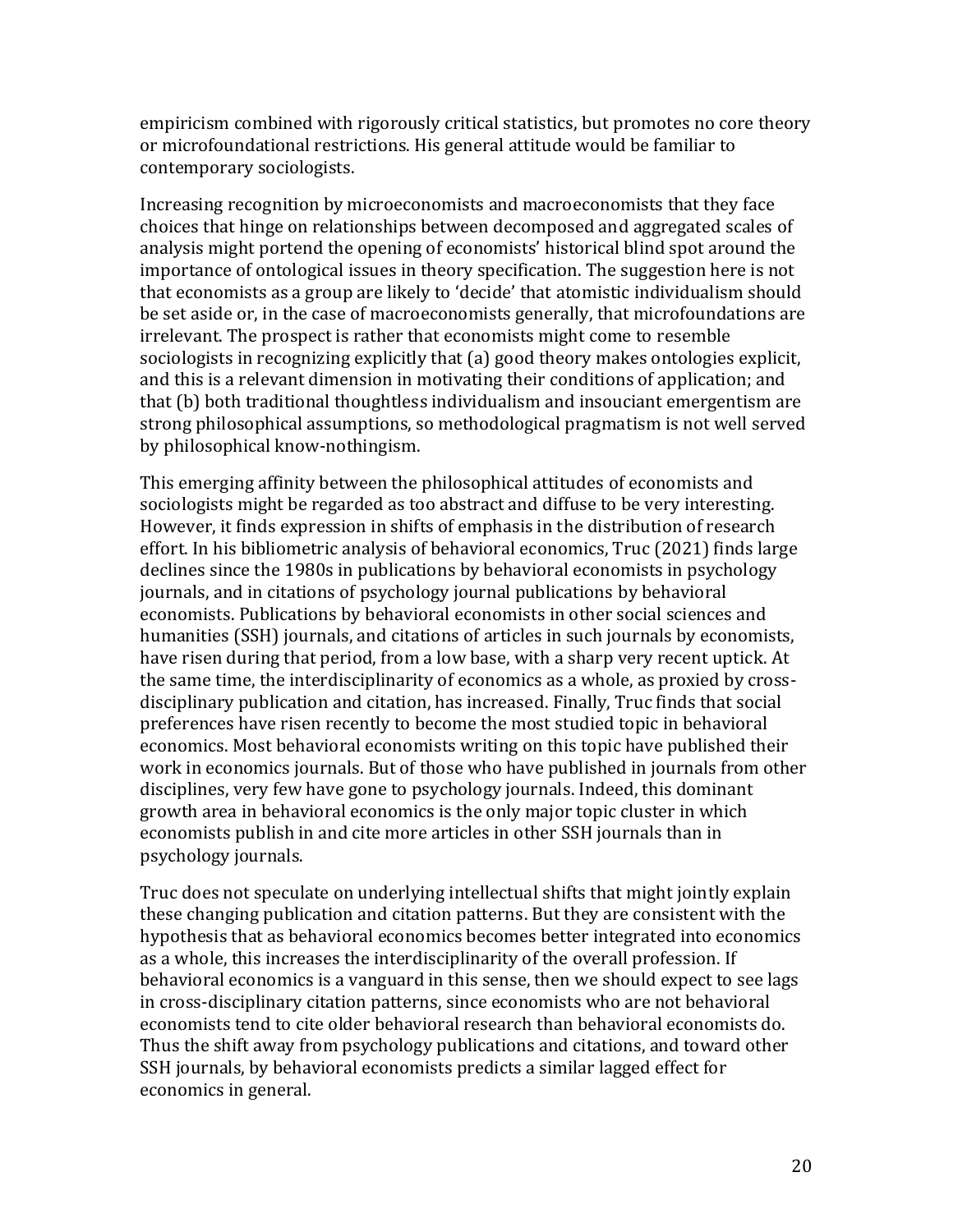If this hypothesis is borne out by additional data and future trends, then it will be correct to summarize the interdisciplinary ecology of economics by saying that although early behavioral economists generated a significant beachhead for crossdisciplinary influence between economics and psychology, subsequent decades have seen relative shrinkage of that beachhead at the same time as economists have followed their behavioral economist colleagues into reduced disciplinary insularity.

### *6. Conclusion: A Fable of the Future Marriage of Economics and Sociology*

Two main mechanisms may carry economists away from psychology, at least as it is characterized in my fable, and toward increasing affinity with sociology.

First, as argued in Ross (2014), many behavioral (and other experimental) economists handle what psychologists regard as confounding variables in a way that is crucially different from standard practice in psychology. According to my fable, psychologists are preoccupied with trying to *isolate* the influence of essentially 'inboard' information-processing mechanisms and processes. Consequently, when they identify possible confounding influences from external environments, psychologists look for ways to wall them out of the lab. As documented by Cartwright (1983, 1989) in application to high-energy physics, this is a sensible strategy for isolation of causal effects of mechanisms that transport with relative internal integrity across settings. Cartwright describes this as 'shielding' the lab from the world. By contrast, the increasingly dominant norm in behavioral economics is to respond to hypothesized 'confounds' by creating treatment groups of subjects, each of which is exposed to a different confound in a measurable way. This strategy amounts to bringing more of the world into the lab (Harrison and List 2004). When it is adopted in a context where researchers estimate structural models, reference to 'confounds' becomes misleading, because these influences must be integrated into the models, with parameters for relative effect magnitudes. Methodological difference thus flows upward into theoretical difference in a profound way. This then flows back down to influence another aspect of practice: divergences between psychometric and econometric toolkits are amplified, to accommodate the differences in theoretical forms. This is Harrison's three-part alignment (see above) in action.

Second, economists are beginning to try to build explicit bridges between economic and sociological theory. I do *not* refer here to campaigns by heterodox economists to describe effects of symbolic rituals and thick identities on patterns of material production and consumption. Such work has a long track record, including some moments of brilliance such as Simmel (1900/1978). But mainstream economists have ignored it and will almost certainly continue to do so (though see below for an important qualification of this point). I refer, rather, to efforts by economists to use network theory to integrate asymmetric social power and institutionalized roles into the economist's primary working technologies of utility and production functions and non-cooperative games.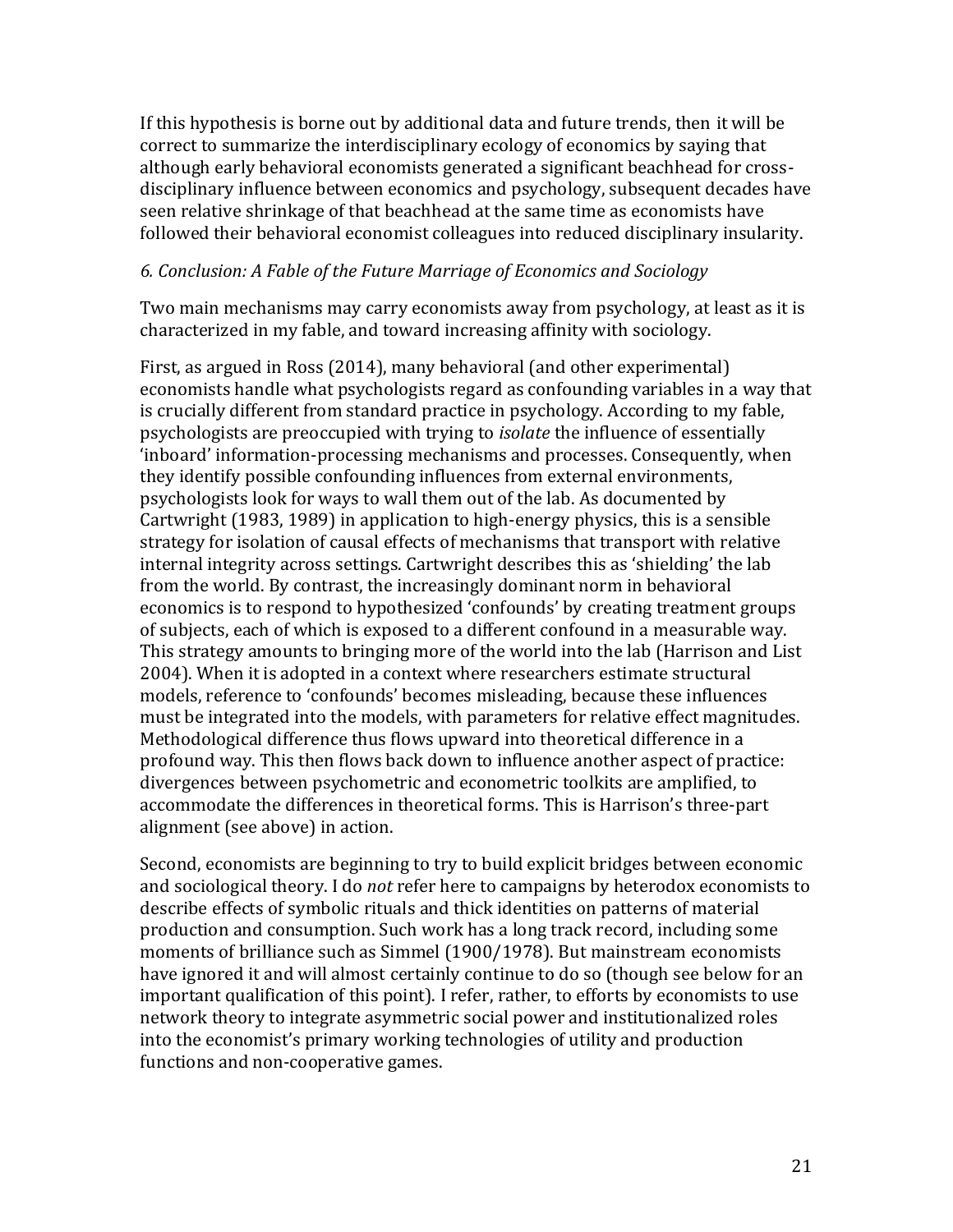Ioannides (2013) is a particularly ambitious and pioneering theoretical review. A major technical barrier to be surmounted is the need for preservation of agents' utility functions across extensive-form games, which conflicts directly with the fundamental sociological conception of people as temporary occupants of social roles that specify and constrain their action sets (Coleman 1990). The conditional game theory (CGT) of Stirling (2012, 2016) reconciles strategically labile utility with standard non-cooperative game solution concepts by exploiting constraints from the axioms of probability theory and Markov processes. However, this accomplishment is limited to the severely restricted space of ordinal preference rankings. An exactly complementary approach, with the correspondingly reversed limitation, is Ross's (2006) overlapping-generations model of his previously developed (Ross 2005) concept of 'game determination', <sup>23</sup> that is, strategic interaction involving some pre-socialized agents who produce socialized 'descendant' players. This model is fully flexible with respect to utility specification, but gains this at the price of several limitations: there is no mechanism for coalition formation or in-group / out-group dynamics, mindshaping is at best implicit, and the parameters that fix *n*-generation players' interest in the welfare of their  $n + 1$ and *n* +2 –generations descendants (in the model's 3-generation cycles) are exogenously chosen by the modeler. Ross, Stirling, and Tummolini (RST) (2021b) preserve the concept of game determination but model it using an enriched version of Stirling's CGT that places no special restrictions on utility functions beyond conformity with rank-dependent utility theory (Quiggin 1982, 1993). RST frame their model as capturing long-run "sociological" processes that are formal duals of shorter-run "economic" interactions among players with fixed utility functions, and they demonstrate this duality using simulations of the public goods games used in experiments reported by Kimbrough and Vostroknutov (2016). RST's work thus amounts to a proposed partial theory of the relationship between sociological and microeconomic models.

I noted above that economists are unlikely to be influenced by heterodox economists who seek to transform economic theory using sociological concepts. However, these writers might charitably be interpreted as philosophical commentators on the more empirically grounded research program of economic sociology (Swedberg 2003; Smelser and Swedberg 2005; Granovetter 2017). Bridge-building modeling such as that of Ioannides and RST may help economists to more efficiently mine the rich economic sociology literature for both empirical phenomena and proposed causal mechanisms to incorporate into economic theory. I regard this as the most promising pathway by which sociology and economics may draw progressively closer together, a development I have argued to be both desirable and probable.

## References

Ainslie, G. (1992). *Picoeconomics*. Cambridge University Press.

<sup>&</sup>lt;sup>23</sup> Ross develops the concept from informal suggestions in Binmore (1994, 1998).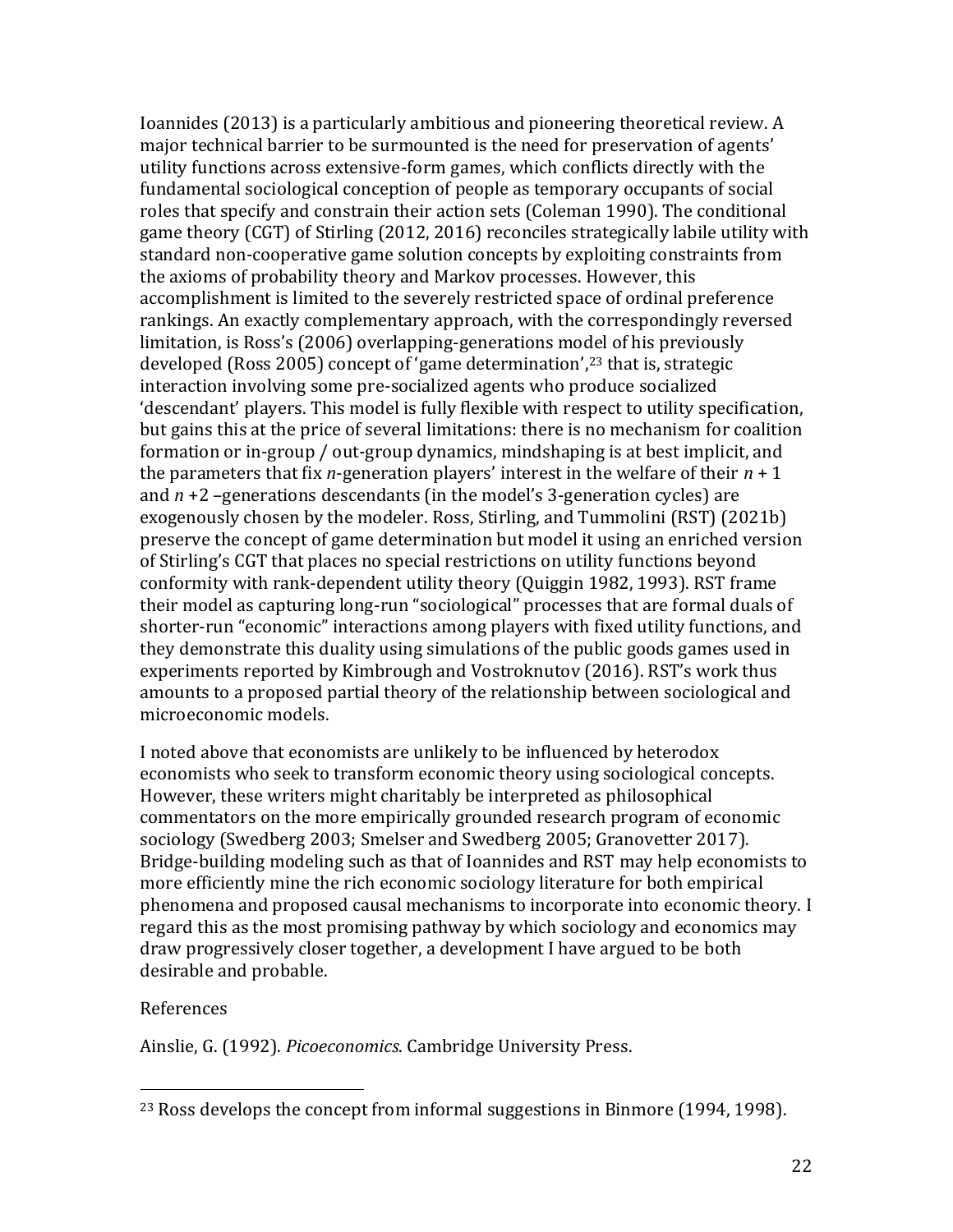Ainslie, G. (2001). *Breakdown of Will*. Cambridge University Press.

Andersen, S., Harrison, G., Lau, M., & Rutström, E. (2010). Behavioral econometrics for psychologists. *Journal of Economic Psychology* 31: 553-576.

Andersen, S., Harrison, G., Lau, M., & Rutström, E. (2014). Discounting behavior: A reconsideration. *European Economic Review* 71: 15-33.

Angner, E. (2019). We're all behavioral economists now. *Journal of Economic Methodology* 26: 195-207.

Ariely, D. (2008). *Predictably Irrational.* Harper.

Arrow, K., & Debreu, G. (1954). Existence of equilibrium for a competitive economy. *Econometrica* 22: 265-290.

Azar, O. (2018). The influence of psychological game theory. *Journal of Economic Behavior and Organization* 167: 445-453.

Baars, B. (1988). *A Cognitive Theory of Consciousness.* Cambridge University Press.

Bacharach, M. (2006). *Beyond Individual Choice*. Princeton University Press.

Battigalli, P., & Dufwenberg, M. (2007). Guilt in games. *American Economic Review*  97: 170-176.

Bechtel, W., & Abrahamsen, A. (1991). *Connectionism and the Mind.* Blackwell.

Bernheim, B. D. (2016). The good, the bad, and the ugly: A unified approach to behavioral welfare economics. *Journal of Benefit Cost Analysis* 7: 12-68.

Bicchieri, C. (2006). *The Grammar of Society*. Cambridge University Press.

Bicchieri, C. (2017). *Norms in the Wild*. Oxford University Press.

Bickle, J. (1998). *Psychoneural Reduction.* MIT Press.

Binmore, K. (1994). *Game Theory and the Social Contract Volume 1: Playing Fair.* MIT Press.

Binmore, K. (1998). *Game Theory and the Social Contract, Volume 2: Just Playing*. MIT Press.

Binmore, K. (2005). *Natural Justice.* Oxford University Press.

Binmore, K. (2007a). *Playing for Real.* Oxford University Press.

Binmore, K. (2007b). *Does Game Theory Work? The Bargaining Challenge.* MIT Press.

Binmore, K. (2009). *Rational Decisions.* Princeton University Press.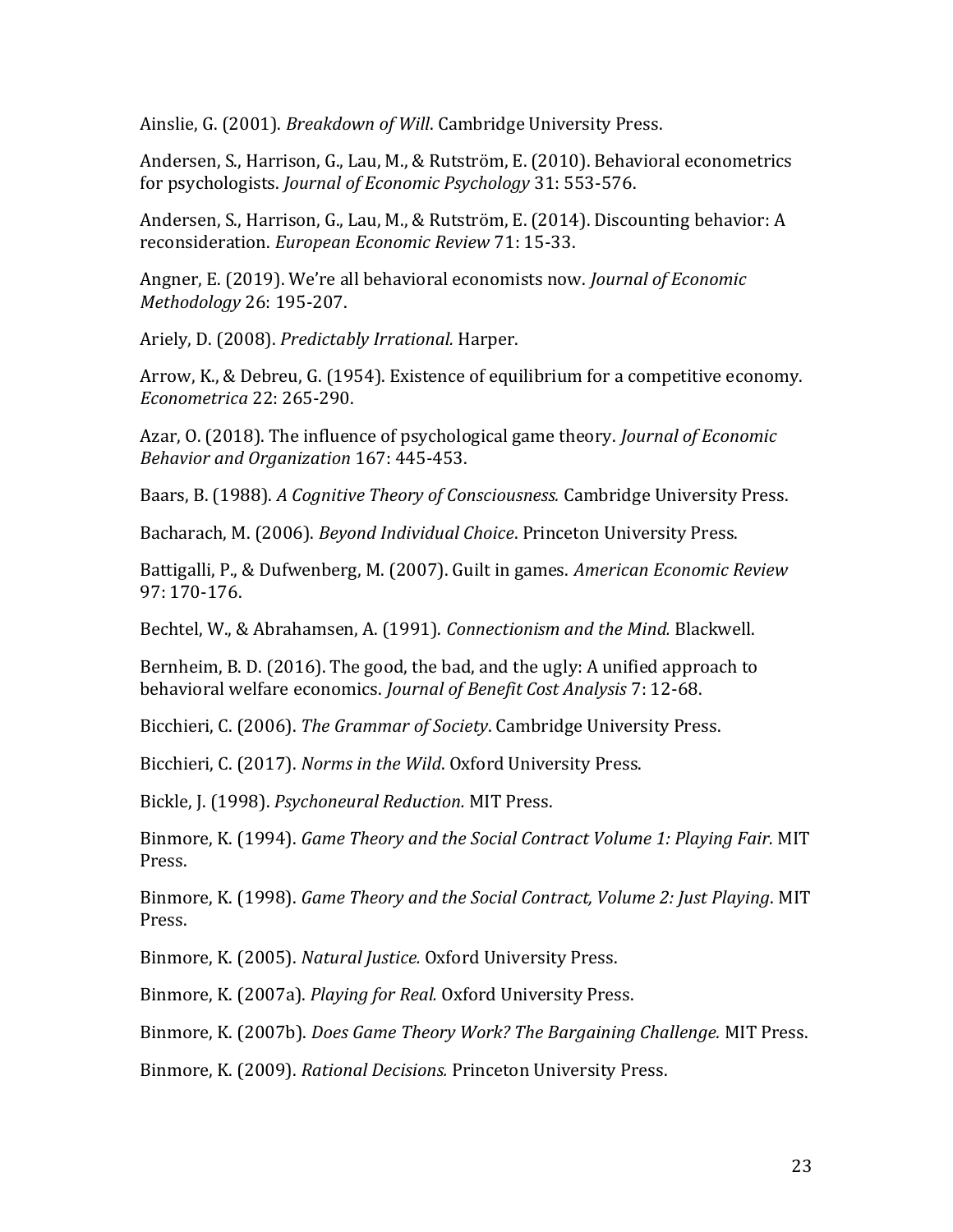Binmore, K. (2010). Social norms or social preferences? Mind and Society 2: 139- 157.

Blaug, M. (2002). Ugly currents in modern economics. In U. Mäki, ed., *Fact and Fiction in Economics*, pp. 35-56. Cambridge University Press.

Bogdan, R. (1997). *Interpreting Minds*. MIT Press.

Bogdan, R. (2000). *Minding Minds*. MIT Press.

Bogdan, R. (2009). *Predicative Minds*. MIT Press.

Bogdan, R. (2010). *Our Own Minds*. MIT Press.

Bogdan, R. (2013). *Mindvaults*. MIT Press.

Botelho, A., Harrison, G.W., Pinto, L.M.C, Ross, D., & Rutström, E. (2021)*.* Endogenous choice of institutional punishment mechanisms to promote social cooperation. *Public Choice*, forthcoming. [https://doi.org/10.1007/s11127-020-](https://doi.org/10.1007/s11127-020-00868-5) [00868-5](https://doi.org/10.1007/s11127-020-00868-5)

Bourgeois-Gironde, S. (2020). *The Mind Under the Axioms.* Academic Press.

Brook, A. (1994). *Kant and the Mind.* Cambridge University Press.

Brook, A., ed. (2007). *The Prehistory of Cognitive Science.* Palgrave Macmillan.

Bruce, S. (1999). *Sociology: A Very Short Introduction.* Oxford University Press.

Camerer, C. (2003). *Behavioral Game Theory.* Princeton University Press.

Camerer, C., Loewenstein, G., & Prelec, D. (2005). Neuroeconomics: How neuroscience can inform economics. *Journal of Economic Literature* 43: 9-64.

Caporael, L., Griesemer, J., & Wimsatt, W., eds. (2014). *Developing Scaffolds in Evolution, Culture, and Cognition.* MIT Press.

Cartwright, N. (1983). *How the Laws of Physics Lie.* Oxford University Press.

Cartwright, N. (1989). *Nature's Capacities and their Measurement.* Oxford University Press,

Cassell, P. (1993). Introduction. In P. Cassell, ed., *The Giddens Reader*, p. 6. Palgrave Macmillan.

Caudill, M., & Butler, C. (1990). *Naturally Intelligent Systems.* MIT Press.

Chater, N. (2018). *The Mind is Flat.* Allen Lane.

Chetty, R. (2015). Behavioral economics and public policy: A pragmatic perspective. *American Economic Review* 105: 1-33.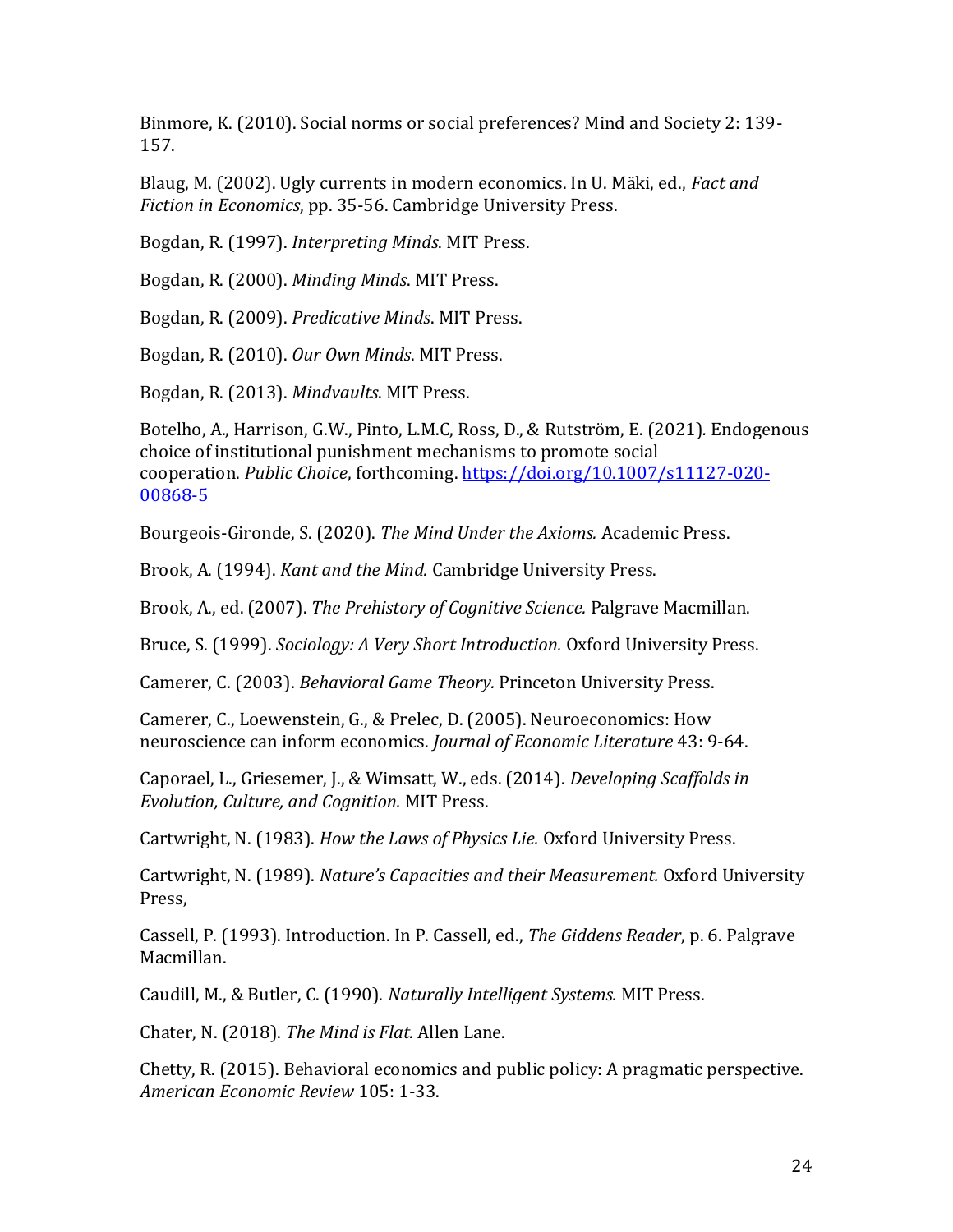Chomsky N. (1959). Review of Skinner's *Verbal Behavior*. *Language* 35:26–58.

Chung, J. W. (1994). *Utility and Production Functions.* Blackwell.

Churchland, P. (1981). Eliminative materialism and the propositional attitudes. *Journal of Philosophy* 78: 67-90.

Clark, A. (1989). *Microcognition.* MIT Press.

Clark, A. (1997). *Being There.* MIT Press.

Clark, A. (2008). *Supersizing the Mind.* Oxford University Press.

Colander, D., & Su, H.-C. (2018). *How Economics Should Be Done*. Edward Elgar.

Coleman, A. (2003). Beyond rationality: Rigor without mortis in game theory. *Behavioral and Brain Sciences* 26: 180-192.

Coleman, J. (1990). *Foundations of Social Theory*. Harvard University Press.

Collins, R. (1994). *Four Sociological Traditions.* Oxford University Press.

Cummins, R. (1984). *The Nature of Psychological Explanation.* MIT Press.

Damasio, A. (1994). *Descartes' Error.* G.P. Putnam's Sons.

Deaton, A. (2020). Randomization in the tropics revisited: a theme and eleven variations.

[https://www.princeton.edu/~deaton/downloads/Deaton%20Randomization%20r](https://www.princeton.edu/~deaton/downloads/Deaton%20Randomization%20revisited%20v7%202020.pdf) [evisited%20v7%202020.pdf](https://www.princeton.edu/~deaton/downloads/Deaton%20Randomization%20revisited%20v7%202020.pdf)

Dennett, D. (1978). *Brainstorms.* MIT Press.

Dennett, D. (1987). *The Intentional Stance.* MIT Press.

Dennett, D. (1996). *Kinds of Minds*. Basic Books.

Dennett, D. (1998). *Brainchildren.* MIT Press.

Dennett, D. (2017). *From Bacteria to Bach and Back.* Allen Lane.

Dhami, S. (2017). *The Foundations of Behavioral Economic Analysis.* Oxford University Press.

Edwards, W. (1961). Behavioral decision theory. *Annual Review of Psychology* 12: 473-498.

Fehr, E., & Gächter, S. (2000). Cooperation and punishment in public goods experiments. *American Economic Review* 90: 980–994.

Fehr, E., & Gächter, S. (2002). Altruistic punishment in humans. *Nature* 415: 137– 140.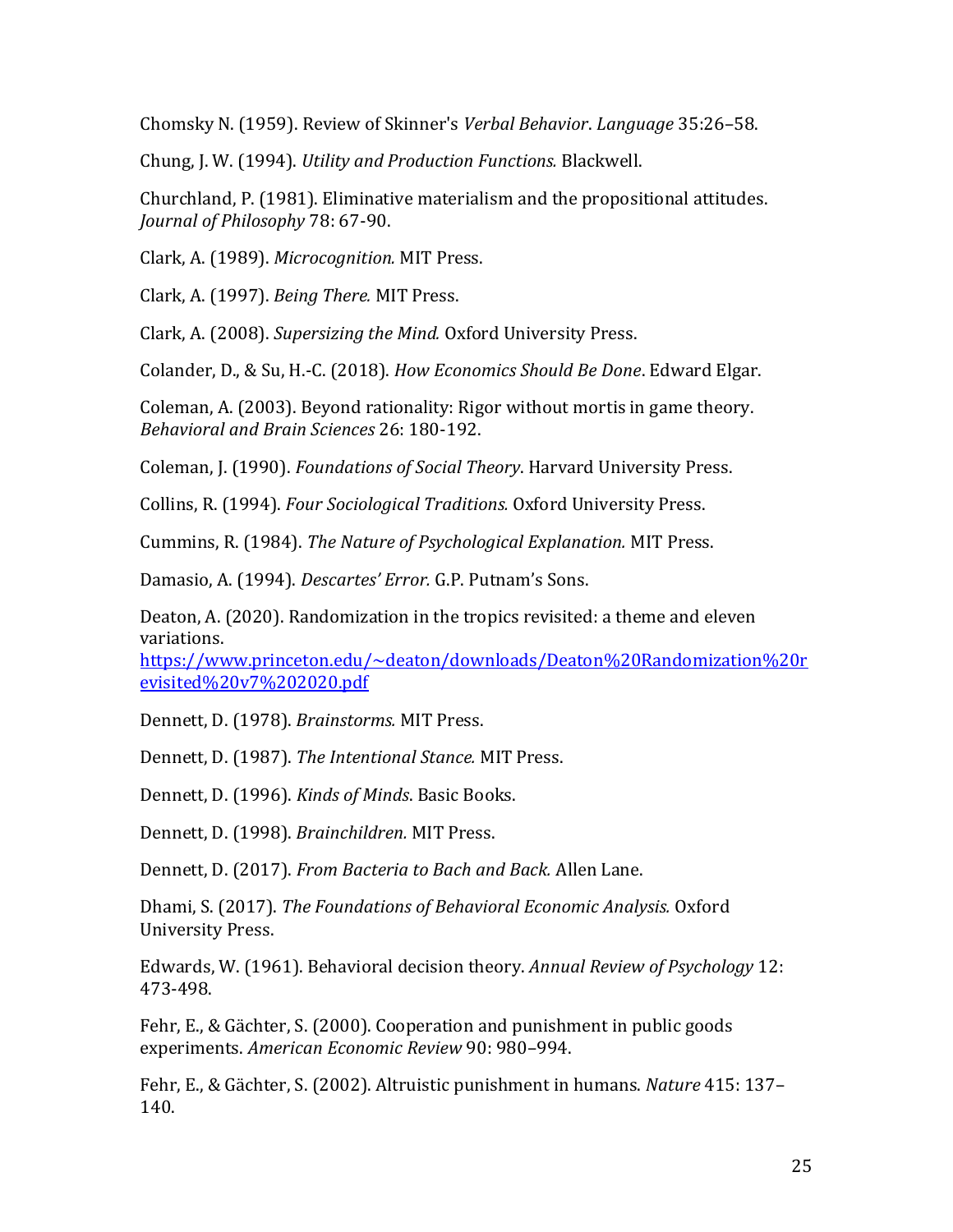Flanagan, O. (1984). *The Science of the Mind.* MIT Press.

Fodor, J., & Pylylshyn, Z. (1988). Connectionism and cognitive architecture: A critical analysis. In S. Pinker & J. Mehler, eds., *Connections and Symbols*, pp. 3-71. MIT Press.

Geiger, N. (2017). The rise of behavioral economics: A quantitative assessment. *Social Science History* 41: 555-583.

Gibbs, R. (2005). *Embodiment and Cognitive Science.* Cambridge University Press.

Gilbert, M. (1989). *On Social Facts.* Princeton University Press.

Gintis, H., Bowles, S., Boyd, R., & Fehr, E., eds. (2005). *Moral sentiments and material interests: The foundations of cooperation in economic life*. MIT Press.

Granovetter, M. (2017). *Society and Economy.* Harvard University Press.

Gul, F., & Pesendorfer, W. (2008). The case for mindless economics. In A. Caplin & A. Schotter, eds., *The Foundations of Positive and Normative Economics: A Handbook*. Oxford: Oxford University Press.

Harrison, G. (2019). The methodologies of behavioural econometrics. In M. Nagatsu & A. Ruzzene, eds., *Contemporary Philosophy and Social Science*, pp. 107-137. Bloomsbury.

Harrison, G., Lau, M., & Rutström, E. (2009). Risk attitudes, randomization to treatment, and self-selection. *Journal of Economic Behavior and Organization* 70: 4980507.

Harrison, G., Lau, M., & Rutström, E. (2015). Theory, experimental design and econometrics are complementary (and so are lab and field experiments). In G. Frechette & A. Schotter, eds., *Handbook of Experimental Economic Methodology*, pp. 296-338. Oxford University Press.

Harrison, G., Lau, M., & Yoo, H. I. (2019). Risk attitudes, sample selection, and attrition in a longitudinal field experiment. *The Review of Economics and Statistics*  102: 552-568.

Harrison, G., & List, J. (2004). Field experiments. *Journal of Economic Literature* 42: 1009-1055.

Harrison, G., & Swarthout, J.T. (2022). Cumulative prospect theory in the laboratory: A reconsideration. In G. Harrison & D. Ross, eds., *Models of Risk Preferences: Descriptive and Normative Challenges.* Emerald, forthcoming.

Haugeland, J. (1985). *Artificial Intelligence: The Very Idea.* MIT Press.

Hausman, D. (1992). *The Inexact and Separate Science of Economics*. Cambridge University Press.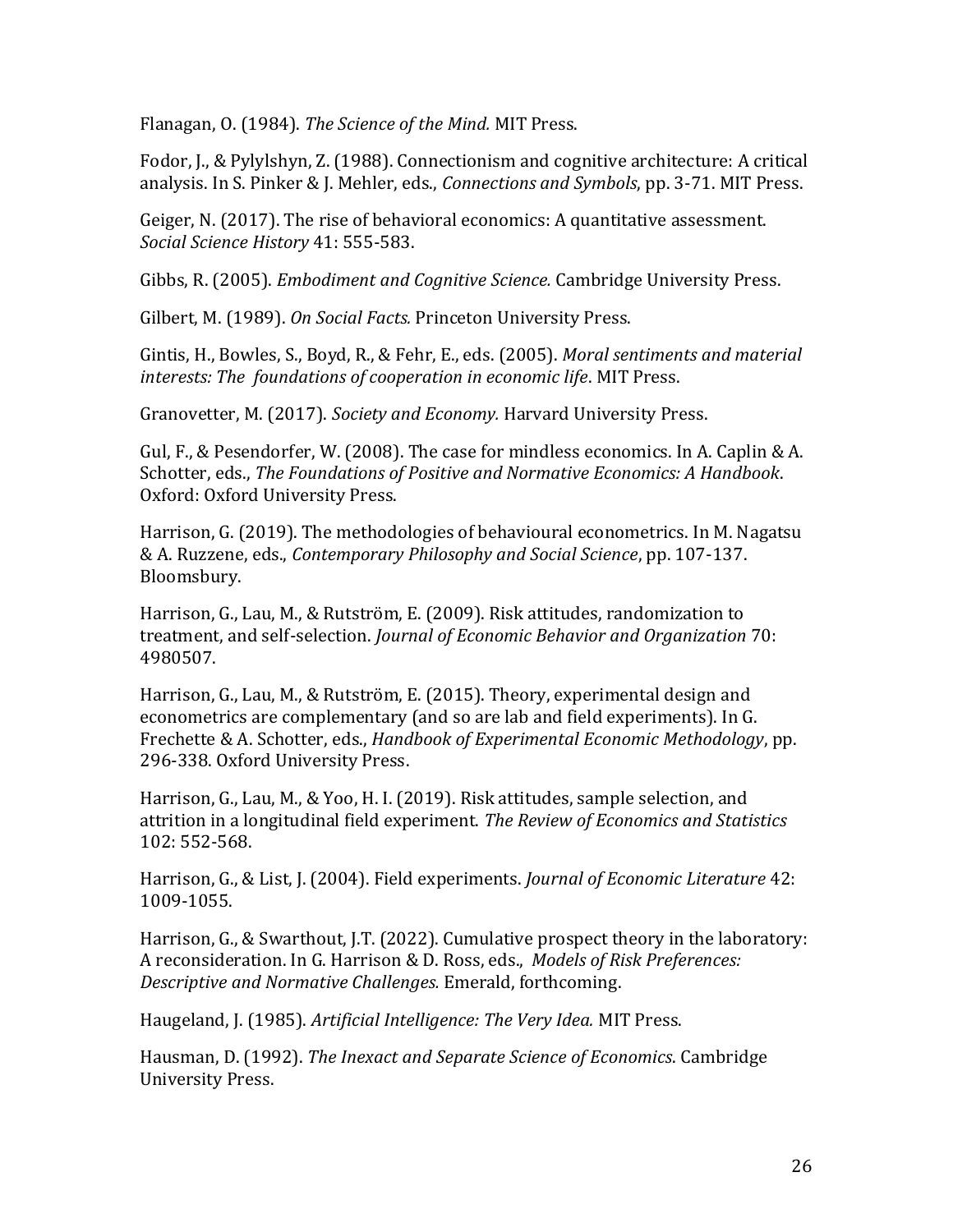Henrich, J. (2016). *The Secret of Our Success.* Princeton University Press.

Heyes, C. (2018). *Cognitive Gadgets.* Harvard University Press.

Hinde, R. (1982). *Ethology*. Oxford University Press.

Hinton, G., ed. (1991). *Connectionist Symbol Processing.* MIT Press.

Horowitz, I. (1994). *The Decomposition of Sociology.* Oxford University Press.

Houthakker, H. (1950). Revealed preference and the utility function. *Economica* 17: 159-174.

Hoyningen-Huene, P. (2013). *Systematicity.* Oxford University Press.

Hutto, D. (2008). *Folk Psychological Narratives.* MIT Press.

Ioannides, Y (2013). *From Neighborhoods to Nations: The Economics of Social Interactions.* Princeton University Press.

Johnson-Laird, P. (1988). *The Computer and the Mind.* Harvard University Press.

Kessler, J., & Leider, S. (2012). Norms and contracting. *Management Science* 58: 62- 77.

Kincaid, H. (1997). *Individualism and the Unity of Science.* Rowman & Littlefield.

Kincaid, H. (2009). Explaining growth. In H. Kincaid & D. Ross, eds., *The Oxford Handbook of Philosophy of Economics*, pp. 455-475. Oxford University Press.

Kincaid, H. (2021). Making progress on causal inference in economics. In H. Kincaid & D. Ross, eds., *Modern Guide to Philosophy of Economics.* Edward Elgar, forthcoming.

Kimbrough, E., & Vostroknutov, A. (2016). Norms make preferences social. *Journal of the European Economic Association* 14: 608-638.

Kimbrough, E., & Vostroknutov, A. (2020a). A theory of injunctive norms. Working paper. https://papers.ssrn.com/sol3/papers.cfm?abstract id=3566589

Kimbrough, E., & Vostroknutov, A. (2020b). Injunctive norms and moral rules. Working paper. http://www.vostroknutov.com/pdfs/axinorms3 00.pdf

Kitcher, P. (1993). *The Advancement of Science.* Oxford University Press.

Krupka, E., & Weber, R. (2013). Identifying social norms using coordination games: Why does dictator game sharing vary? *Journal of the European Economic Association*  11: 495-524.

Kuran T. (1995). *Private Truths, Public Lies.* Harvard University Press.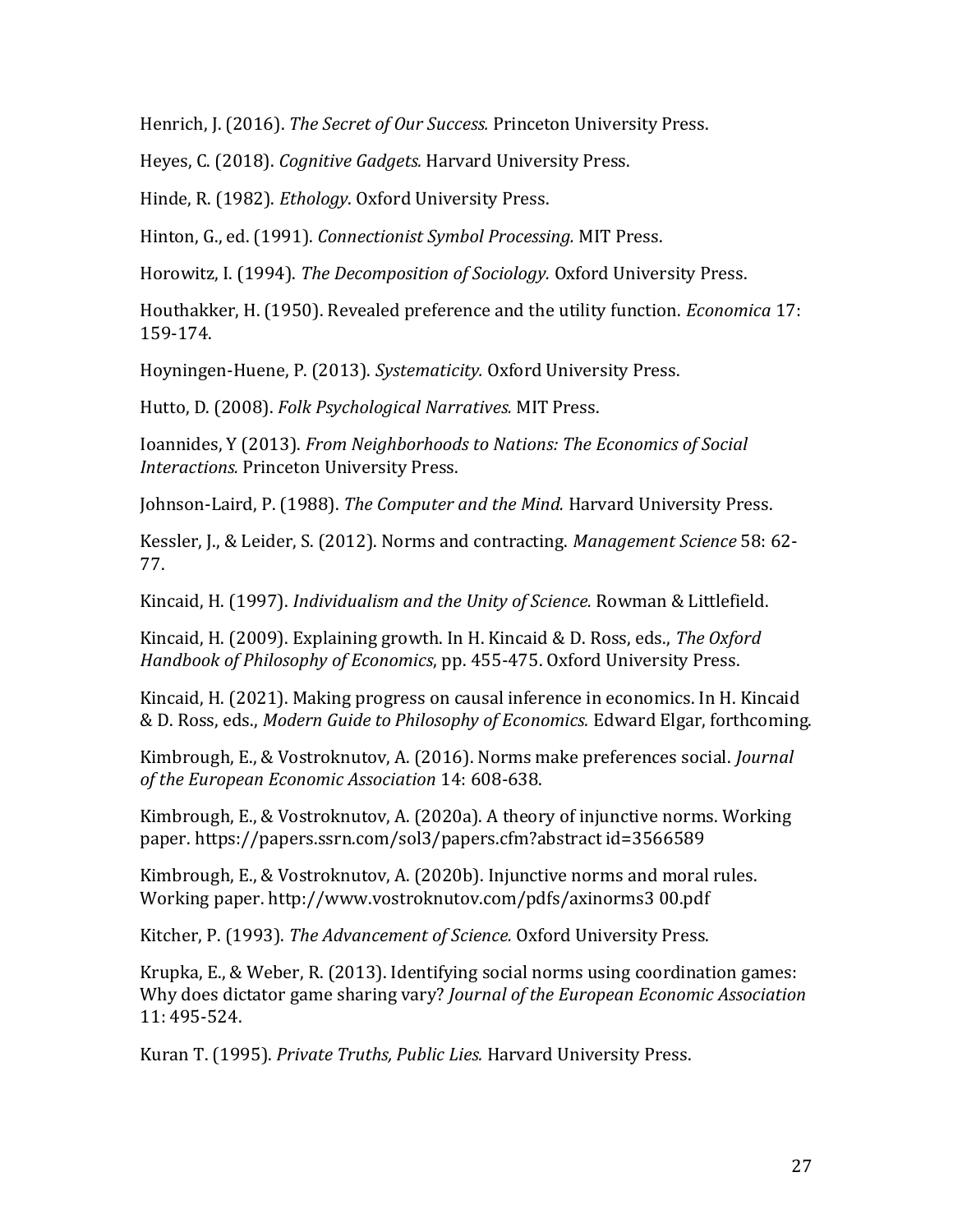Kydland, F., & Prescott, E. (1982). Time to build and aggregate fluctuations. *Econometrica* 50: 1345–1370.

Ladyman. J., & Ross, D. (2007). *Every Thing Must Go.* Oxford University Press.

Ladyman, J., & Ross, D. (2012). The world in the data. In D. Ross, J. Ladyman & H. Kincaid, eds., *Scientific Metaphysics*, pp. 108-150. Oxford University Press.

Leamer, E. (2009). *Macroeconmic Patterns and Stories.* Springer.

Leamer, E. (2012). *The Craft of Economics*. MIT Press.

Leamer, E. (2021). Theory and evidence as drivers of economists' opinions regarding the impact of fiscal stimulus. In H. Kincaid & D. Ross, eds. *Modern Guide to Philosophy of Economics*, forthcoming.

Lecouteux, G. (2021). Welfare economics in large worlds: welfare and public policies in an uncertain environment. In H. Kincaid & D. Ross, eds., *Modern Guide to Philosophy of Economics*, Edward Elgar, forthcoming.

Lehtinen, A. (2021). Core models in macroeconomics. In H. Kincaid & D. Ross, eds., *Modern Guide to Philosophy of Economics*, Edward Elgar, forthcoming.

Lipsey, R., & Lancaster, K. (1956). The general theory of second best. *Review of Economic Studies*, *24*, 11-32.

Long, J., & Plosser, C. (1983). Real business cycles. *Journal of Political Economy* 91: 39–69.

Lucas, R. (1976). Econometric policy evaluation: A critique. In K. Brunner & A. Meltzer, eds., *The Phillips Curve and Labor Markets*, pp. 19-46. Elsevier.

Marcel, A., & Bisiach, E., eds. (1988). *Consciousness in Contemporary Science*. Oxford University Press.

Marshall, A. (1890). *The Principles of Economics.* Macmillan.

Martin, J. (2009). *Social Structures*. Princeton: Princeton University Press.

McClamrock, R. (1995). *Existential Cognition.* University of Chicago Press.

McGeer, V. (2001). Psycho-practice, psycho-theory and the contrastive case of autism. *Journal of Consciousness Studies* 8: 109-132.

McGeer, V. (2009). The skill of perceiving persons. *The Modern Schoolman* 86: 289- 318.

McGeer, V. (2020). Enculturating folk psychologists. *Synthese,* forthcoming. <https://link.springer.com/article/10.1007/s11229-020-02760-7>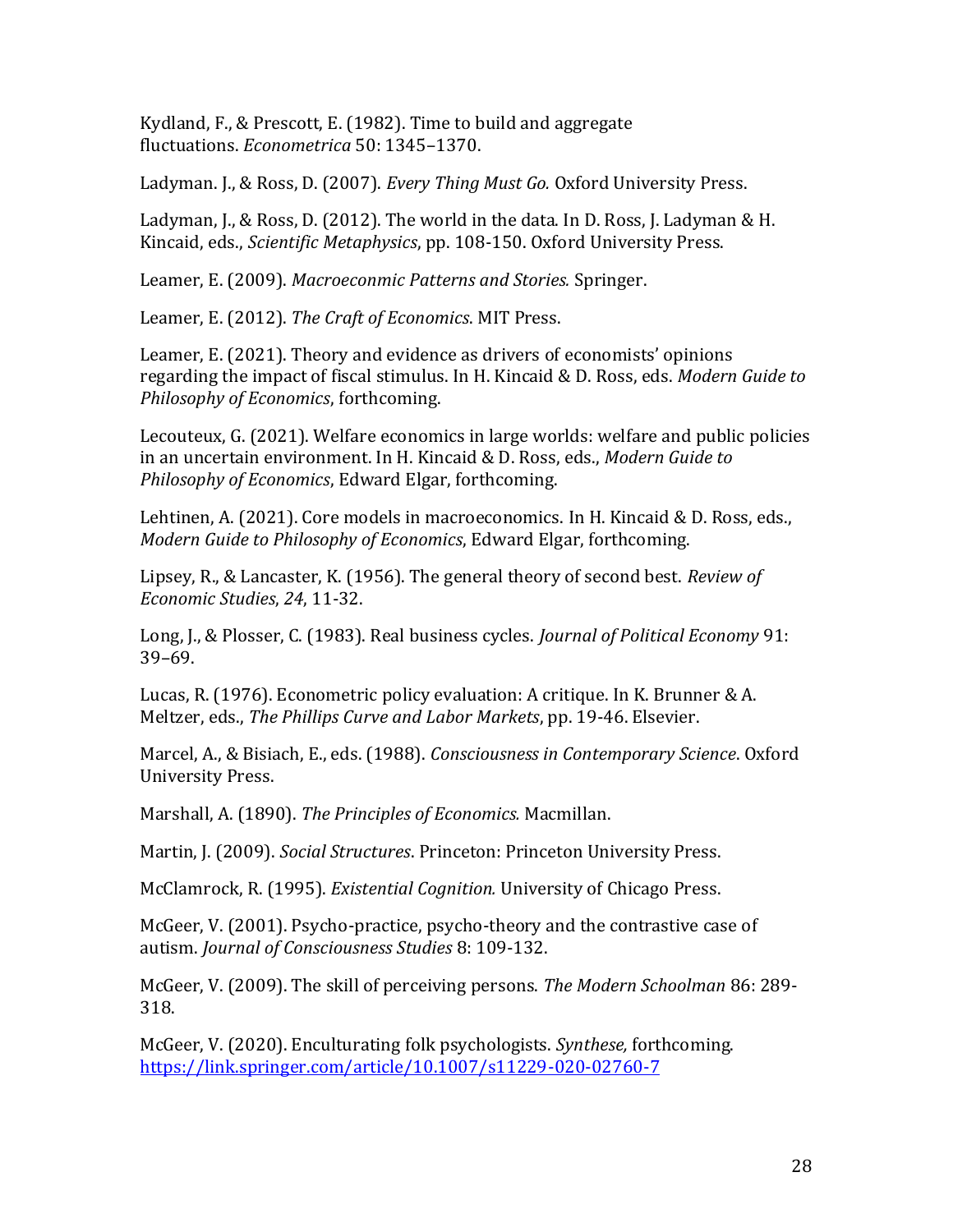Meehl, P. (2006). *A Paul Meehl Reader*. Edited by N. Walter, L. Yonce, W. Grove, D. Faust, & M. Lenzenweger. Routledge.

Merricks, T. (2001). *Objects and Persons.* Oxford University Press.

Miller, R. (1987). *Fact and Method.* Princeton University Press.

Oberauer, K., & Lewandowsky, S. (2019). Addressing the theory crisis in psychology. *Psychonomic Bulletin and Review* 26: 1596-1618.

Ortmann, A. (2021). On the foundations of behavioural and experimental economics. In H. Kincaid & D. Ross, eds., *Modern Guide to Philosophy of Economics*. Edward Elgar, forthcoming.

Pashler, H., & Wagenmakers, E. (2012). Editors Introduction to the Special Sciences Section on Replicabiliy on Psychological Science: A crisis of confidence. *Perspectives on Psychological Science*. 7: 528–530.

Pearce, L. (2012). Mixed methods inquiry in sociology. *American Behavioral Scientist*  56: 829-848.

Plott, C., & Zeiler, K. (2003). The willingness to pay – willingness to accept gap, the 'endowment effect', subject misconceptions, and experimental procedures for eliciting valuations. *American Economic Review* 95: 530-545.

Pylyshyn, Z. (1985). *Computation and Cognition.* MIT Press.

Quiggin, J. (1982). A theory of anticipated utility. *Journal of Economic Behavior and Organization* 3: 323–343.

Quiggin, J. (1993). *Generalized Expected Utility Theory. The Rank-Dependent Model*. Boston: Kluwer.

Quine, W.V.O. (1969). *Ontological Relativity and Other Essays.* Columbia University Press.

Rawat, S. (2019). A bibliometric analysis of behavioural studies in economics and public policy journals. In H. Strassheim & S. Beck, eds., *Handbook of Behavioural Change and Public Policy*, pp. 49-62. Edward Elgar.

Romer, P. (2016). The trouble with macroeconomics. [https://www.law.yale.edu/system/files/area/workshop/leo/leo16\\_romer.pdf](https://www.law.yale.edu/system/files/area/workshop/leo/leo16_romer.pdf)

Ross, D. (2005). *Economic Theory and Cognitive Science: Microexplanation.* MIT Press.

Ross, D. (2006). The economics and evolution of selves. *Journal of Cognitive Systems Research* 7: 246-258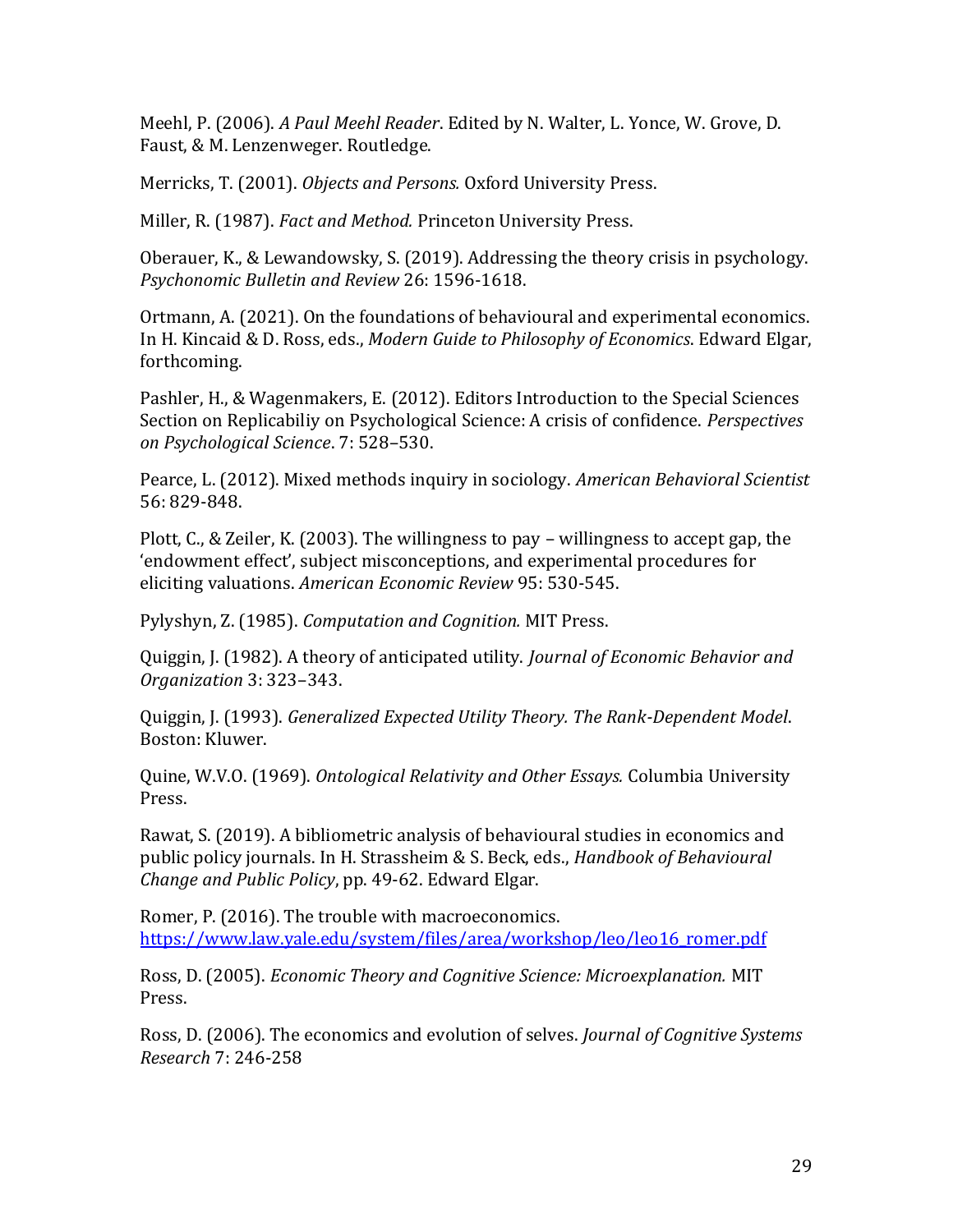Ross, D. (2013). The evolution of individualistic norms. In K. Sterelny, R. Joyce, B. Calcott & B. Fraser, eds., *Cooperation and its Evolution*, pp. 17-43. MIT Press.

Ross, D. (2014). *Philosophy of Economics.* Palgrave Macmillan.

Ross, D. (2021a). Psychologists should learn structural specification and experimental econometrics. *Behavioral and Brain Sciences* forthcoming.

Ross, D. (2021b). Neo-Samuelsonian methodology, normative economics, and the quantitative intentional stance. CEAR Working Paper 2021-04. [https://cear.gsu.edu/wp-2021-04-neo-samuelsonian-methodology-normative](https://cear.gsu.edu/wp-2021-04-neo-samuelsonian-methodology-normative-economics-and-the-quantitative-intentional-stance/)[economics-and-the-quantitative-intentional-stance/](https://cear.gsu.edu/wp-2021-04-neo-samuelsonian-methodology-normative-economics-and-the-quantitative-intentional-stance/)

Ross, D., Stirling, W., & Tummolini, L. (2021a). Strategic theory of norms for empirical applications in political science and political economy. In H. Kincaid & J. Van Bouwel, eds., *The Oxford Handbook of Philosophy of Empirical Political Science*. Oxford University Press, forthcoming.

Ross, D., Stirling, W., & Tummolini, L. (2021b). Modeling norm-governed commuities with conditional games. CEAR WP 2021-05. [https://cear.gsu.edu/wp-2021-05](https://cear.gsu.edu/wp-2021-05-modeling-norm-governed-communities-with-conditional-games/) [modeling-norm-governed-communities-with-conditional-games/](https://cear.gsu.edu/wp-2021-05-modeling-norm-governed-communities-with-conditional-games/)

Ross, D., & Townshend, M. (2021). Everyday economics. In H. Kincaid & D. Ross, eds., *Modern Guide to Philosophy of Economics.* Edward Elgar, forthcoming.

Rubinstein, A. (2012). *Economic Fables*. Open Book.

Samuelson, P. (1947). *Foundations of Economic Analysis.* Enlarged edition (1983). Harvard University Press.

Savage, L. (1954). *The Foundations of Statistics.* Wiley.

Shiller, R. (2019). *Narrative Economics.* Princeton University Press.

Simmel, G. (1900/2004). *The Philosophy of Money.* Third enlarged edition, D. Frisby, ed.. Routledge.

Skinner, B. F. (1953). *Science and Human Behavior*. Macmillan.

Smelser, N., & Swedberg, R., eds. (2005). *The Handbook of Economic Sociology*, 2nd edition. Princeton University Press.

Smith, V., & Wilson, B. (2019). *Humanomics.* Cambridge University Press.

Steels, L,, & Brooks, R., eds. (1995). *The Artificial Life Route to Artificial Intelligence.*  Routledge.

Stigler, G. (1980). Economics or ethics? The Tanner Lectures on Human Values. [https://tannerlectures.utah.edu/\\_documents/a-to-z/s/stigler81.pdf](https://tannerlectures.utah.edu/_documents/a-to-z/s/stigler81.pdf)